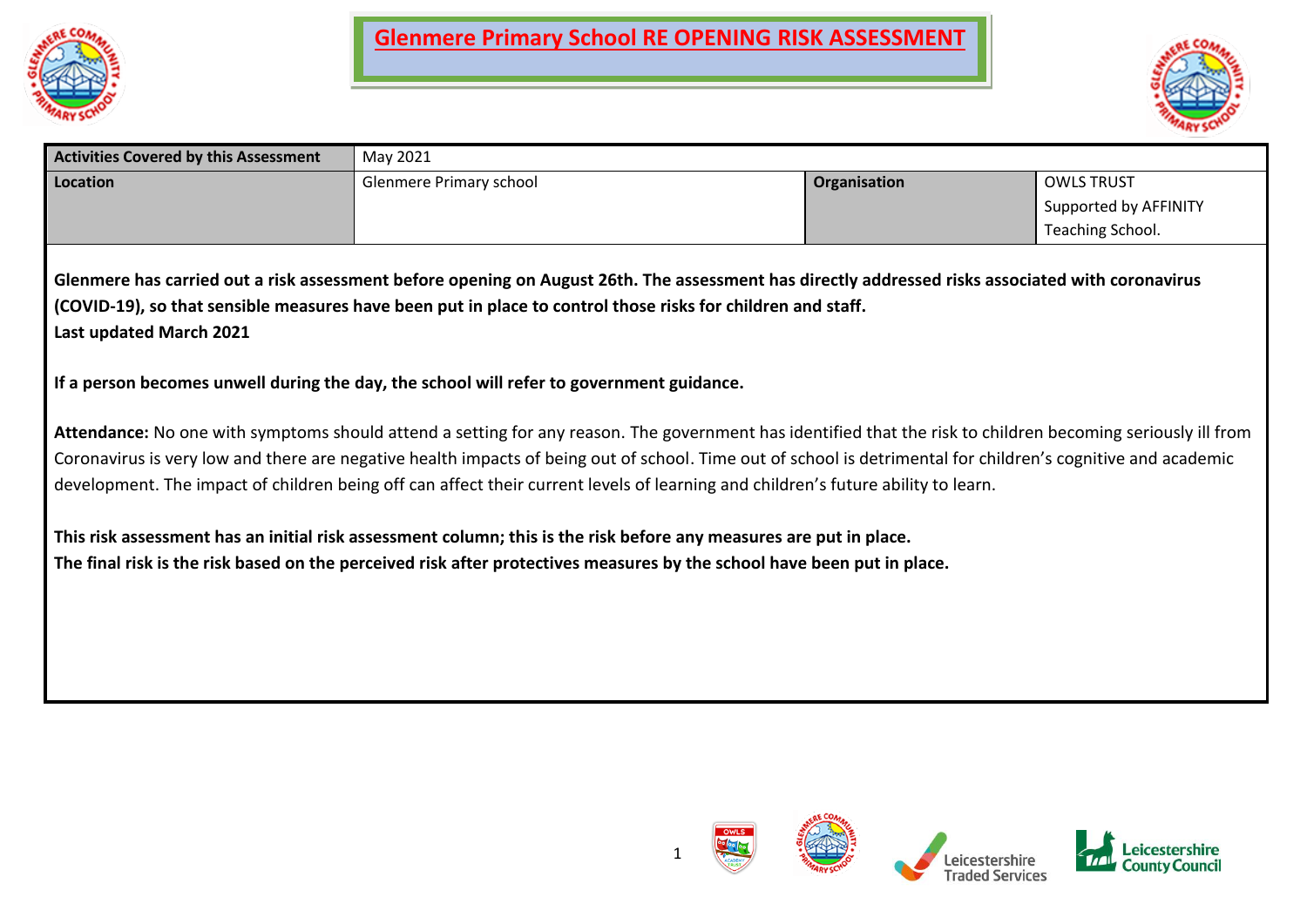



| <b>Hazard</b>                                    |                                                                                                                 |                                                                                                                                                                                                                                        |               | <b>Initial Risk</b><br>Rating<br>$(S \times L)$ |                    |                                                                                                                                                          |          | <b>Final Risk</b><br>Rating<br>$(S \times L)$ |                |                  | <b>Action Required</b>                                                              |                                |
|--------------------------------------------------|-----------------------------------------------------------------------------------------------------------------|----------------------------------------------------------------------------------------------------------------------------------------------------------------------------------------------------------------------------------------|---------------|-------------------------------------------------|--------------------|----------------------------------------------------------------------------------------------------------------------------------------------------------|----------|-----------------------------------------------|----------------|------------------|-------------------------------------------------------------------------------------|--------------------------------|
| (Something with a<br>potential to cause<br>harm) | Who might be<br>Harmed & How?                                                                                   | <b>Existing Controls</b><br>(Consider Hierarchy of Control)                                                                                                                                                                            | rity<br>Sever | ਠ<br>$\circ$<br>$\circ$<br>Likelih              | ating<br>œ<br>Risk | <b>Further Controls Required</b><br>(Consider Hierarchy of Control)                                                                                      | Severity | Likelihood                                    | Rating<br>Risk | Who<br>(Initial) | Date by:<br>$(-/-/-/-)$                                                             | Done                           |
| <b>Staff exiting cars in</b><br>staff car park   | Staff, visitors and<br>contractors.<br>Reduced infection<br>control which may<br>result in spread of<br>COVID19 | Staff are encouraged to cycle or walk<br>to work.<br>Getting out of cars only once other<br>staff have moved away from cars.<br>Reverse parking only where<br>practicable.<br>Courtesy when alighting cars to<br>maintain 2m distance. | M             | M                                               | M                  | PO to monitor situation and<br>share concerns of inappropriate<br>car park usage.<br>Arrival times between teachers<br>and support staff are spread out. | M        |                                               |                | School           | <b>Staff</b><br>given<br>guidanc<br>July<br>2020<br><b>New</b><br>staff Aug<br>2020 | Staff<br>given<br>guida<br>nce |



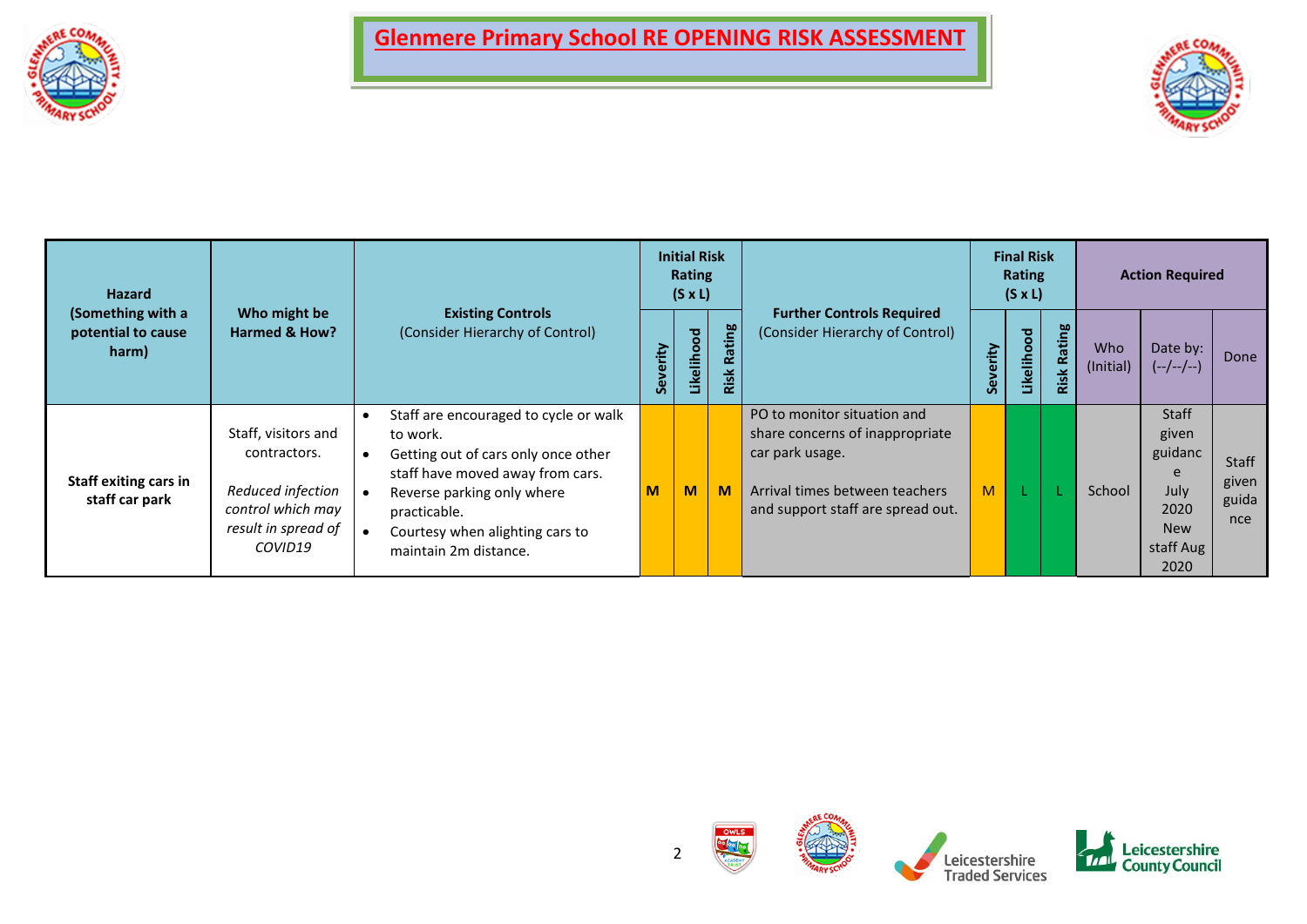



| <b>Hazard</b><br>(Something with a<br>potential to cause |                                                                                                                                              |                                                                                                                                                                                                                                                                                                                                                                                                                                                                                                                                                                                                                                                                                                                                                                         |          | <b>Initial Risk</b><br><b>Rating</b><br>$(S \times L)$ |                |                                                                                                                                                                                                                          |          | <b>Final Risk</b><br>Rating<br>$(S \times L)$ |                    |                                                                            | <b>Action Required</b>  |      |
|----------------------------------------------------------|----------------------------------------------------------------------------------------------------------------------------------------------|-------------------------------------------------------------------------------------------------------------------------------------------------------------------------------------------------------------------------------------------------------------------------------------------------------------------------------------------------------------------------------------------------------------------------------------------------------------------------------------------------------------------------------------------------------------------------------------------------------------------------------------------------------------------------------------------------------------------------------------------------------------------------|----------|--------------------------------------------------------|----------------|--------------------------------------------------------------------------------------------------------------------------------------------------------------------------------------------------------------------------|----------|-----------------------------------------------|--------------------|----------------------------------------------------------------------------|-------------------------|------|
| harm)                                                    | Who might be<br><b>Harmed &amp; How?</b>                                                                                                     | <b>Existing Controls</b><br>(Consider Hierarchy of Control)                                                                                                                                                                                                                                                                                                                                                                                                                                                                                                                                                                                                                                                                                                             | Severity | Likelihood                                             | Rating<br>Risk | <b>Further Controls Required</b><br>(Consider Hierarchy of Control)                                                                                                                                                      | Severity | Likelihood                                    | <b>Risk Rating</b> | Who<br>(Initial)                                                           | Date by:<br>$(-/-/-/-)$ | Done |
| <b>Visitors to site</b>                                  | Staff, pupils,<br>parents/carer,<br>visitors and<br>contractors.<br>Reduced infection<br>control which may<br>result in spread of<br>COVID19 | Visitors to site are restricted.<br>Only visitors with prearranged<br>٠<br>appointments are allowed on site.<br>Visitors are asked if they have any<br>$\bullet$<br>symptoms of COVID19 or have had<br>contact with anyone who has<br>symptoms of COVID19, before they<br>arrive on site.<br>Visitors asked to wash hands before<br>$\bullet$<br>entering school.<br>Visitors asked to wear masks(Sept 20)<br>$\bullet$<br>Visitors entering school made aware<br>$\bullet$<br>of the Social Distancing arrangements<br>in place and instructed to follow.<br>Coaches coming in to work will take<br>$\bullet$<br>lateral flow test before arriving<br>Education visits for the children from<br>outside companies will also take<br>lateral flow test before arriving. | н        | M                                                      | н              | If visitors become unwell with<br>COVID-19 symptoms whilst in<br>school they will be asked to leave<br>immediately and advised to<br>follow the COVID-19:Guidance<br>for households with possible<br>infection guidance. | M        |                                               | M                  | School<br>Office to<br>ensure<br>visitors<br>are<br>following<br>guidance. | ongoing                 |      |



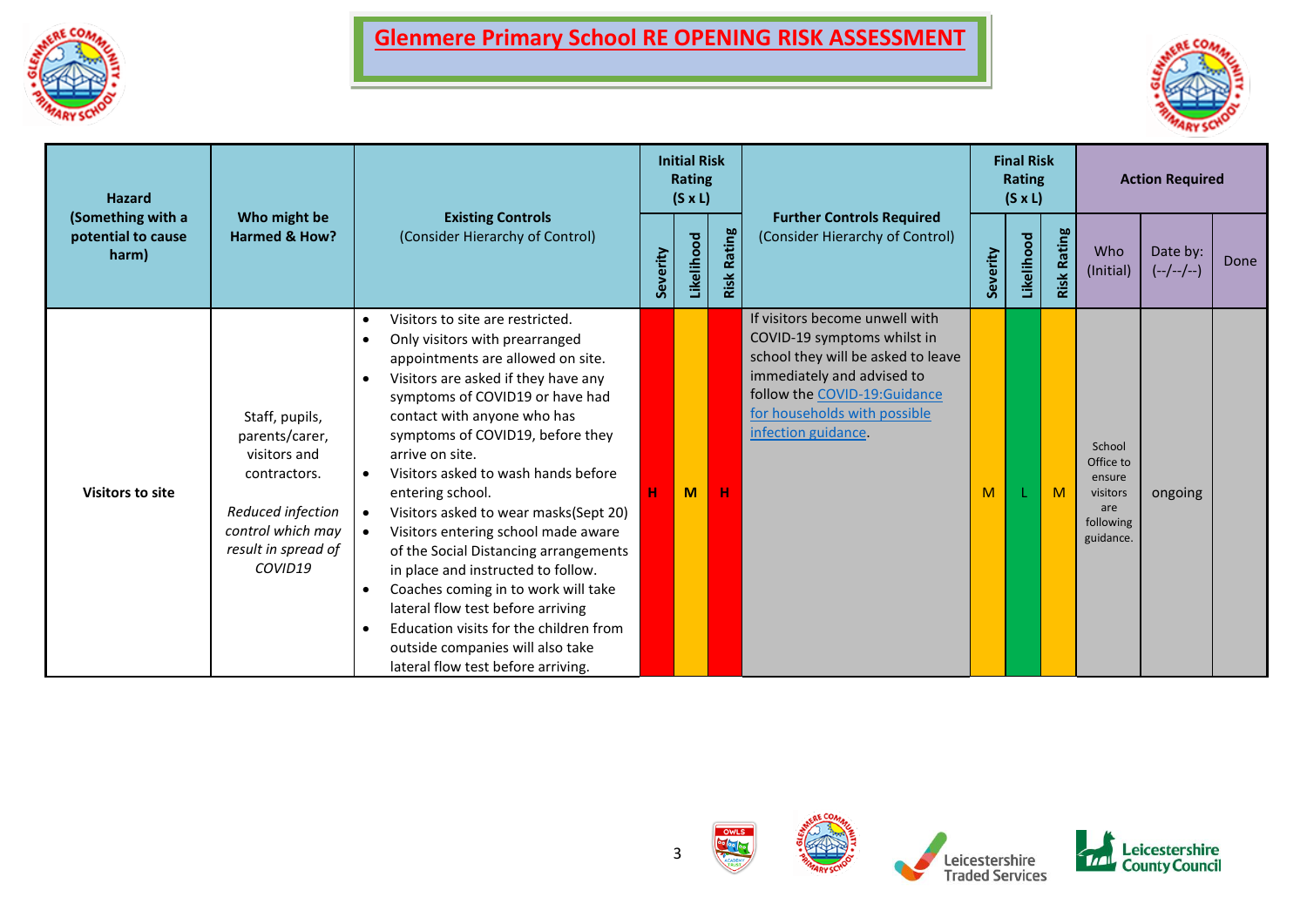



| <b>Hazard</b><br>(Something with a<br>potential to cause        |                                                                                                                                              |                                                                                                                                                                                                                                                                                                                                                                                                                                                                                                                                                                                                                                                                                                                                                                                                                                                                                           |          | <b>Initial Risk</b><br>Rating<br>$(S \times L)$ |                    |                                                                                                                                                                                                                                                               |          | <b>Final Risk</b><br><b>Rating</b><br>$(S \times L)$ |                    |                                         | <b>Action Required</b>                                                                                                                                                                      |      |
|-----------------------------------------------------------------|----------------------------------------------------------------------------------------------------------------------------------------------|-------------------------------------------------------------------------------------------------------------------------------------------------------------------------------------------------------------------------------------------------------------------------------------------------------------------------------------------------------------------------------------------------------------------------------------------------------------------------------------------------------------------------------------------------------------------------------------------------------------------------------------------------------------------------------------------------------------------------------------------------------------------------------------------------------------------------------------------------------------------------------------------|----------|-------------------------------------------------|--------------------|---------------------------------------------------------------------------------------------------------------------------------------------------------------------------------------------------------------------------------------------------------------|----------|------------------------------------------------------|--------------------|-----------------------------------------|---------------------------------------------------------------------------------------------------------------------------------------------------------------------------------------------|------|
| harm)                                                           | Who might be<br>Harmed & How?                                                                                                                | <b>Existing Controls</b><br>(Consider Hierarchy of Control)                                                                                                                                                                                                                                                                                                                                                                                                                                                                                                                                                                                                                                                                                                                                                                                                                               | Severity | Likelihood                                      | <b>Risk Rating</b> | <b>Further Controls Required</b><br>(Consider Hierarchy of Control)                                                                                                                                                                                           | Severity | Likelihood                                           | <b>Risk Rating</b> | Who<br>(Initial)                        | Date by:<br>$(-/-/-/-)$                                                                                                                                                                     | Done |
| Social distancing not<br>being carried out at<br>drop off time. | Staff, pupils,<br>parents/carer,<br>visitors and<br>contractors.<br>Reduced infection<br>control which may<br>result in spread of<br>COVID19 | Arrangements for drop off are<br>communicated to staff, pupils and<br>parents/carer in advance.<br>Only one parent/carer attends the<br>$\bullet$<br>school.<br>Access to site and pupils' classrooms<br>$\bullet$<br>are communicated to pupils, parent<br>and carer before arrival to the site.<br>Direct access to the pupils allocated<br>$\bullet$<br>classroom is available. i.e. final<br>emergency exits.<br>No parents allowed in school building.<br>Area around school roped off, so<br>parents are kept away from classroom<br>doors.<br>One class per alcove will arrive and<br>$\bullet$<br>leave(March 2021)<br>One-way systems are used around the<br>site for children during the day.<br>Signage is installed i.e.<br>$\bullet$<br>Way in<br>Please keep<br>2m apart<br>Parents / carers made aware that<br>gathering outside school at drop off<br>times is forbidden. | H.       | M                                               | $\mathbf{H}$       | Areas roped off to stop<br>$\bullet$<br>parents entering school<br>classroom.<br>One way system.<br>Masks by parents to only be<br>worn if there is an outbreak(May<br>21)<br>Regular emails reminding parents<br>to enter and leave as quick as<br>possible. | M        | L                                                    | $\overline{M}$     | School<br>HT and<br>staff to<br>monitor | Aug<br>2020<br>Emails<br>and<br>reminde<br>rs sent<br>out on<br>regular<br>basis.<br>Sent out<br>at start<br>before<br>March<br>$8th$ re-<br>opening<br>Reminde<br>rs in<br>weekly<br>mail. | yes  |
|                                                                 |                                                                                                                                              |                                                                                                                                                                                                                                                                                                                                                                                                                                                                                                                                                                                                                                                                                                                                                                                                                                                                                           |          |                                                 | <b>Cological</b>   |                                                                                                                                                                                                                                                               |          |                                                      |                    |                                         | Leicestershire                                                                                                                                                                              |      |





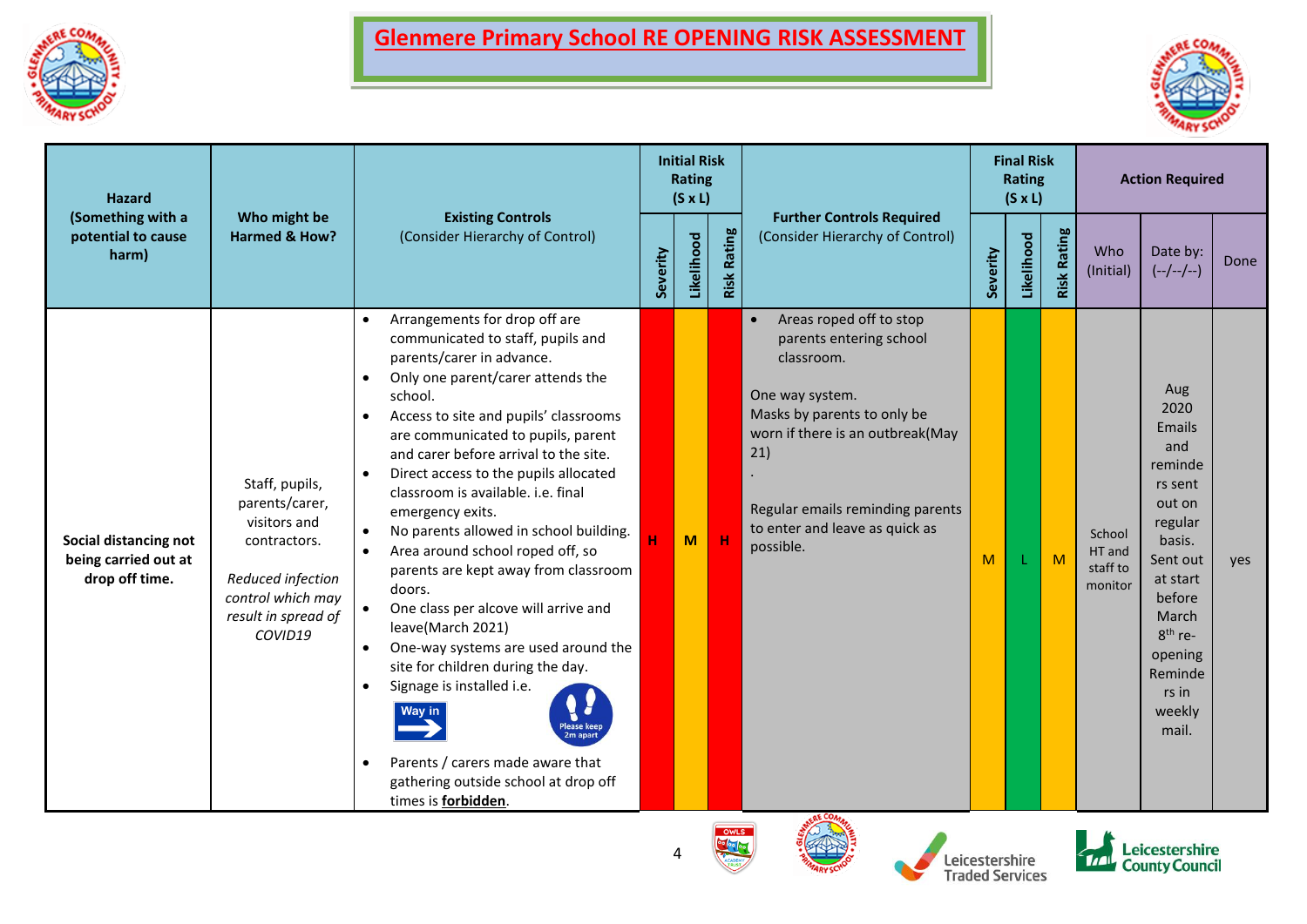



| <b>Hazard</b><br>(Something with a |                                                                                              |                                                                                                                                                                                                                                                                                                                                                                                                                                                                                                                                                              |          | <b>Initial Risk</b><br><b>Rating</b><br>$(S \times L)$ |                |                                                                                                                                                                                                                                                                                                                                         |          | <b>Final Risk</b><br><b>Rating</b><br>$(S \times L)$ |                    |                                                      | <b>Action Required</b>            |      |
|------------------------------------|----------------------------------------------------------------------------------------------|--------------------------------------------------------------------------------------------------------------------------------------------------------------------------------------------------------------------------------------------------------------------------------------------------------------------------------------------------------------------------------------------------------------------------------------------------------------------------------------------------------------------------------------------------------------|----------|--------------------------------------------------------|----------------|-----------------------------------------------------------------------------------------------------------------------------------------------------------------------------------------------------------------------------------------------------------------------------------------------------------------------------------------|----------|------------------------------------------------------|--------------------|------------------------------------------------------|-----------------------------------|------|
| potential to cause<br>harm)        | Who might be<br>Harmed & How?                                                                | <b>Existing Controls</b><br>(Consider Hierarchy of Control)                                                                                                                                                                                                                                                                                                                                                                                                                                                                                                  | Severity | Likelihood                                             | Rating<br>Risk | <b>Further Controls Required</b><br>(Consider Hierarchy of Control)                                                                                                                                                                                                                                                                     | Severity | Likelihood                                           | <b>Risk Rating</b> | Who<br>(Initial)                                     | Date by:<br>$(-/-/-/-)$           | Done |
| Use of<br>cloakroom/toilet areas   | Staff and pupils<br>Reduced infection<br>control which may<br>result in spread of<br>COVID19 | Separate pegs for bubbles.<br>$\bullet$<br>NHS hand information on good hand<br>washing techniques shared with<br>children.<br>Teacher or member of staff to<br>$\bullet$<br>supervise toilet usage and inform<br>cleaning staff of any issues. (See<br>cleaning hazard and controls).<br>Only 2 children allowed in toilet at<br>one time.<br>Only two children at washing areas<br>$\bullet$<br>outside classrooms.<br>Children to bring in own drinks to<br>$\bullet$<br>avoid contamination of water<br>fountain.<br>Lunch boxes to be stored in trolley | M        | M                                                      | M              | Staff to check cloakroom/toilet<br>areas at intervals during the day.<br>One class per area will arrive<br>now, so hand washing on arrival<br>will be more spread out-March<br>8 <sup>th</sup><br>Staff to take LFD test two times a<br>week and all outside coaches.<br>Arrival handwashing, now has 15<br>minutes between each class. |          |                                                      |                    | School<br>HT and<br>class<br>teacher<br>to<br>monito | March<br>08<br>Reviewe<br>d April | yes  |



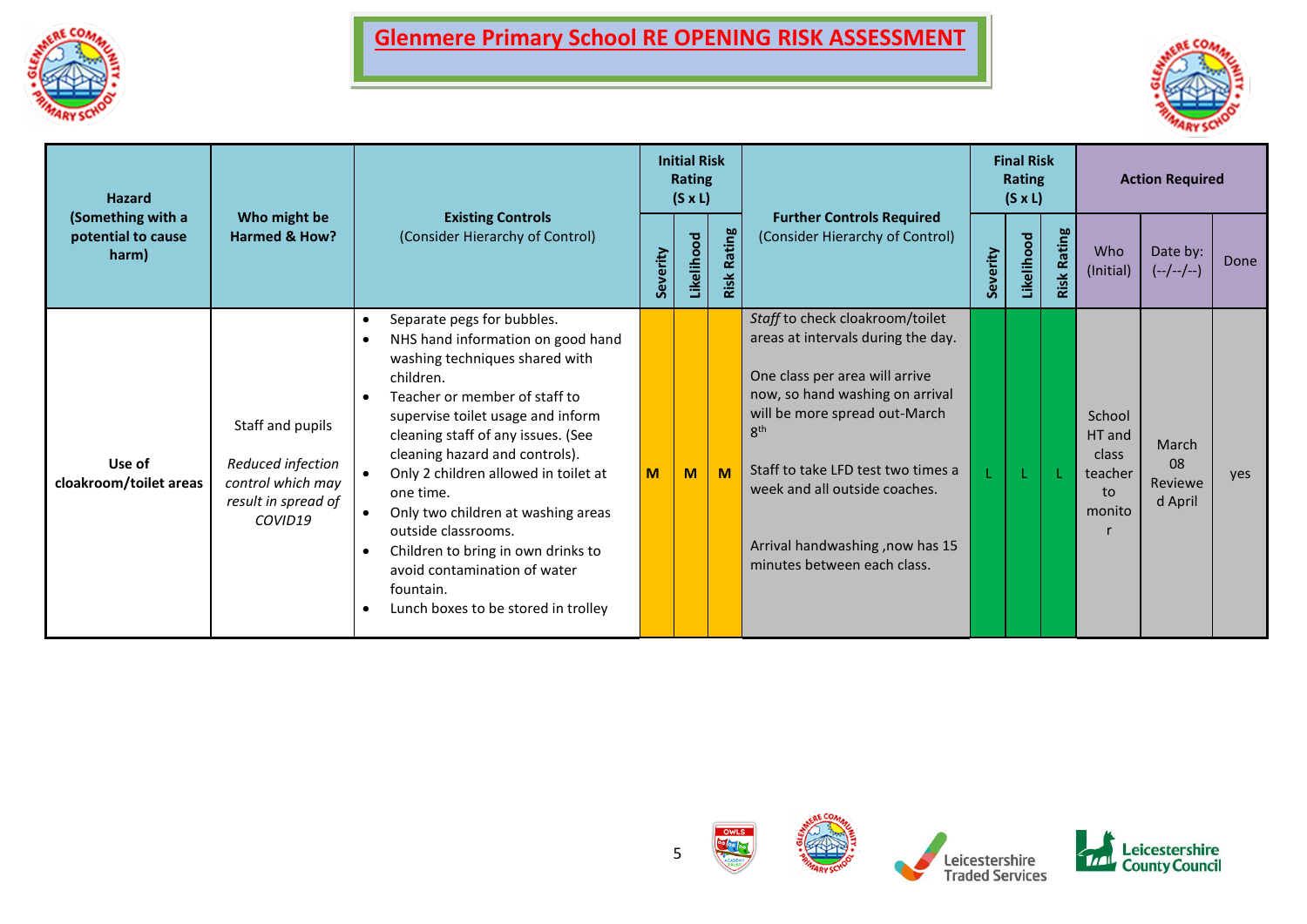



| <b>Hazard</b>                                    |                                                                                                                         |                                                                                                                                                                                                                                                                                                                                                                                                                                                                                                                                                                                                                                                                                                                                                                                                                                                                                                                                                                                                                                                                                                                                                                                                                                                                                                                                                                                                                                                                                                |          | <b>Initial Risk</b><br><b>Rating</b><br>$(S \times L)$ |                    |                                                                                                                                                                                                                                                                                                                                |          | <b>Final Risk</b><br>Rating<br>$(S \times L)$ |                    |                                                             | <b>Action Required</b>                                                                                                                                                                  |      |
|--------------------------------------------------|-------------------------------------------------------------------------------------------------------------------------|------------------------------------------------------------------------------------------------------------------------------------------------------------------------------------------------------------------------------------------------------------------------------------------------------------------------------------------------------------------------------------------------------------------------------------------------------------------------------------------------------------------------------------------------------------------------------------------------------------------------------------------------------------------------------------------------------------------------------------------------------------------------------------------------------------------------------------------------------------------------------------------------------------------------------------------------------------------------------------------------------------------------------------------------------------------------------------------------------------------------------------------------------------------------------------------------------------------------------------------------------------------------------------------------------------------------------------------------------------------------------------------------------------------------------------------------------------------------------------------------|----------|--------------------------------------------------------|--------------------|--------------------------------------------------------------------------------------------------------------------------------------------------------------------------------------------------------------------------------------------------------------------------------------------------------------------------------|----------|-----------------------------------------------|--------------------|-------------------------------------------------------------|-----------------------------------------------------------------------------------------------------------------------------------------------------------------------------------------|------|
| (Something with a<br>potential to cause<br>harm) | Who might be<br><b>Harmed &amp; How?</b>                                                                                | <b>Existing Controls</b><br>(Consider Hierarchy of Control)                                                                                                                                                                                                                                                                                                                                                                                                                                                                                                                                                                                                                                                                                                                                                                                                                                                                                                                                                                                                                                                                                                                                                                                                                                                                                                                                                                                                                                    | Severity | Likelihood                                             | <b>Risk Rating</b> | <b>Further Controls Required</b><br>(Consider Hierarchy of Control)                                                                                                                                                                                                                                                            | Severity | Likelihood                                    | <b>Risk Rating</b> | Who<br>(Initial)                                            | Date by:<br>$(-/-/-/-)$                                                                                                                                                                 | Done |
| <b>Contact between</b><br>children               | Staff, pupils, visitors<br>and contractors.<br>Reduced infection<br>control which may<br>result in spread of<br>COVID19 | Arrangements for the day are communicated to<br>staff, pupils and parents/carer.<br>Staff and pupils remain in class bubbles and<br>contact between bubbles minimised.<br>Teachers (and other staff) are allocated to a<br>group and remain with their allocated group, as<br>far as possible, during the day and throughout<br>the whole week.<br>Teachers working in their own office.<br>$\bullet$<br>During lockdown children are spread out and<br>where possible no children are sat on the front<br>row of each class.<br>Staff that are working across bubbles, will work<br>outside the bubble where possible and area<br>cleaned down between children.<br>The group distance themselves from other<br>$\bullet$<br>groups.<br>Desks are placed forward facing in rows and<br>$\bullet$<br>children to sit side by side facing forward.<br>Pupils are allocated a desk and are seated at<br>$\bullet$<br>the same desk each day.<br>Pupils given own wallet of resources.<br>Pupils remain in the same classroom<br>throughout the day as much as possible.<br>Classrooms are ventilated using natural<br>ventilation by opening windows and doors.<br>Doors are propped open, where safe to do so<br>(bearing in mind fire safety and safeguarding),<br>Pupils are encouraged not to touch their<br>$\bullet$<br>mouth, eyes and nose.<br>Pupils informed that they must use a tissue or<br>elbow to cough or sneeze and use bins for<br>tissue waste ('catch it, bin it, kill it') | н        | M                                                      | н                  | Anti bacterial and antiviral air<br>spray used at break and dinner<br>each day to help kill any virus<br>that maybe in the air.<br>Rapid surface sanitiser used at<br>break and dinner on surfaces.<br>The hall and toilets will be<br>fogged each day.<br>Any room that has an infection<br>or illness in it, will be fogged. | M        | M                                             | M                  | School<br>HT to<br>check<br>on<br>class<br>organis<br>ation | <b>Risk</b><br>assessm<br>ent<br>shared<br>July<br>2020<br>Impleme<br>nted<br>Aug<br>2020.<br>New risk<br>assessm<br>ent<br>shared<br><b>Jan 2021</b><br>March<br>2021<br>April<br>2021 | yes  |

OWLS **Poleo** 



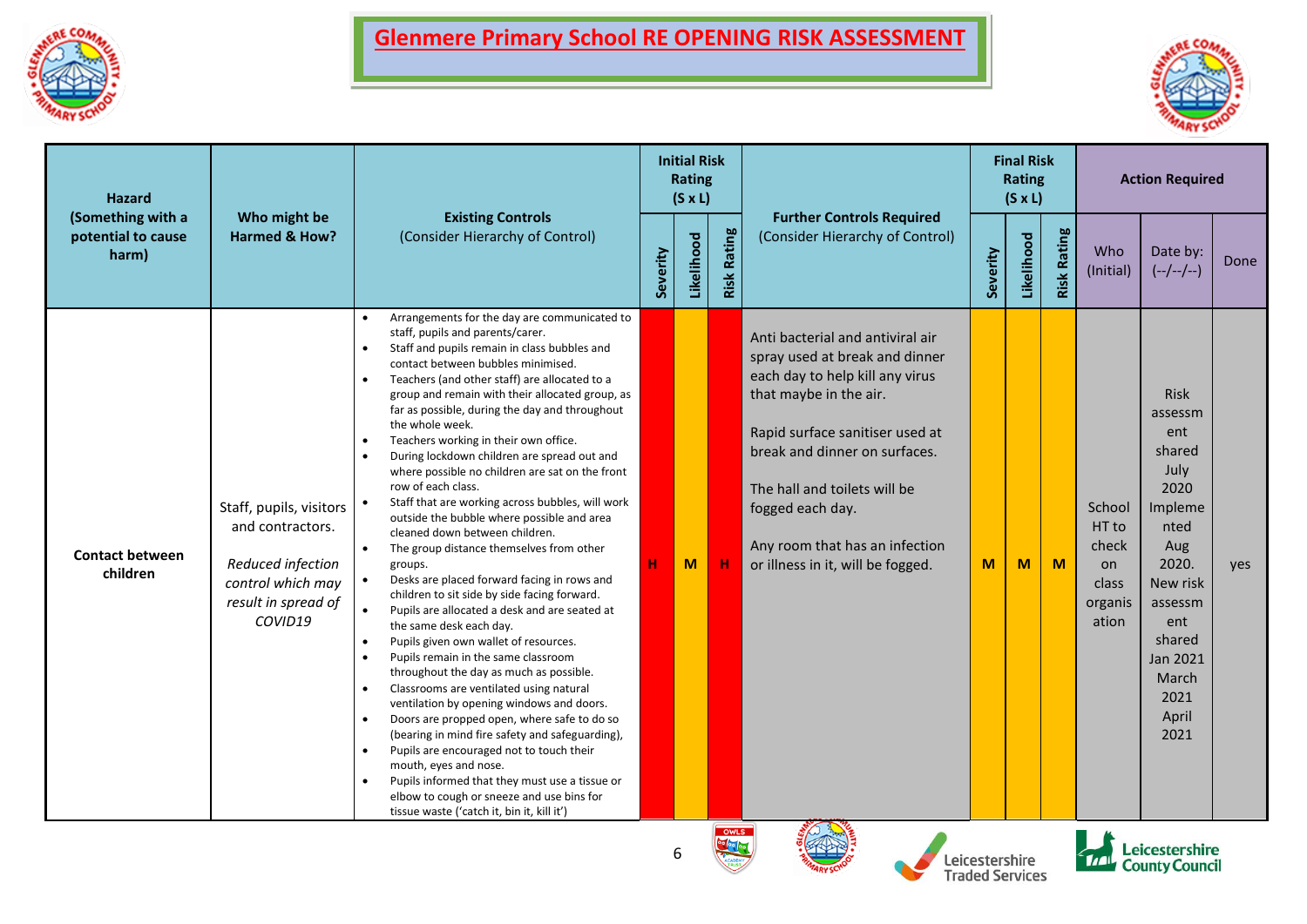



| <b>Hazard</b><br>(Something with a |                                                                                                                         |                                                                                                                                                                                                                                                                                                                                                                                                                                                                                                                                                                                                      |          | <b>Initial Risk</b><br><b>Rating</b><br>$(S \times L)$ |                |                                                                                                                                                                                                                                                                                                                                       |          | <b>Final Risk</b><br>Rating<br>$(S \times L)$ |                    |                                                     | <b>Action Required</b>  |      |
|------------------------------------|-------------------------------------------------------------------------------------------------------------------------|------------------------------------------------------------------------------------------------------------------------------------------------------------------------------------------------------------------------------------------------------------------------------------------------------------------------------------------------------------------------------------------------------------------------------------------------------------------------------------------------------------------------------------------------------------------------------------------------------|----------|--------------------------------------------------------|----------------|---------------------------------------------------------------------------------------------------------------------------------------------------------------------------------------------------------------------------------------------------------------------------------------------------------------------------------------|----------|-----------------------------------------------|--------------------|-----------------------------------------------------|-------------------------|------|
| potential to cause<br>harm)        | Who might be<br><b>Harmed &amp; How?</b>                                                                                | <b>Existing Controls</b><br>(Consider Hierarchy of Control)                                                                                                                                                                                                                                                                                                                                                                                                                                                                                                                                          | Severity | Likelihood                                             | Rating<br>Risk | <b>Further Controls Required</b><br>(Consider Hierarchy of Control)                                                                                                                                                                                                                                                                   | Severity | Likelihood                                    | <b>Risk Rating</b> | Who<br>(Initial)                                    | Date by:<br>$(-/-/-/-)$ | Done |
| <b>Sharing equipment</b>           | Staff, pupils, visitors<br>and contractors.<br>Reduced infection<br>control which may<br>result in spread of<br>COVID19 | Pupils will have set resources in a<br>wallet.<br>Pupils given writing implements and<br>forbidden from using other pupil's<br>equipment.<br>Children can share science, P.E<br>resources etc. in their bubble.<br>Resources will be thoroughly cleaned<br>$\bullet$<br>or left for 48 or 72 hours for plastics.<br>Outdoor equipment should be more<br>frequently cleaned.<br>Consistent grouping will reduce the<br>$\bullet$<br>risk of transmission so playtime, lunch<br>etc. will be in their own bubbles with<br>their own allocated equipment that<br>will be stored in labelled containers. |          |                                                        | M              | Cleaning hands regular.<br>Resources will not be shared<br>between bubbles.<br>Separate bags of balls for PE<br>groups.<br>Time between gym session to<br>sanitise equipment.<br>Outside enrichment activities<br>that come into school will<br>sanitise equipment between<br>groups.<br>Computers to be cleaned after<br>each class. | M        |                                               | M                  | HT and<br>all staff<br>to<br>follow<br>guidan<br>ce | March<br>April 21       |      |



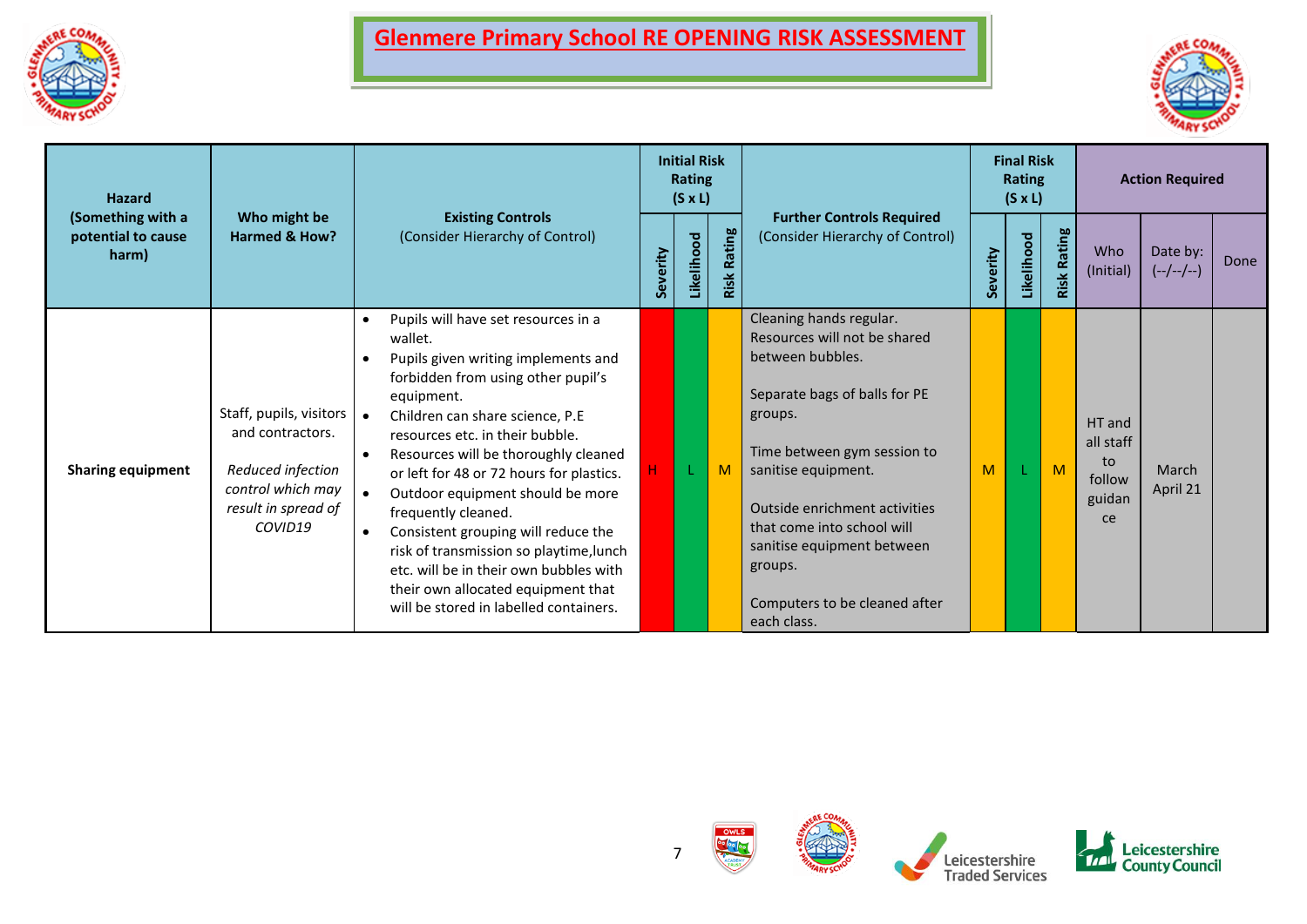



| <b>Hazard</b><br>(Something with a<br>potential to cause |                                                                                                                        |                                                                                                                                                                                                                                                                                                                                                                                                                                                                                                                                                                                                                                                                                                                                                                                                                                                                                                                                                                                                                                                                                                                                                                                                                                                                            |          | <b>Initial Risk</b><br><b>Rating</b><br>$(S \times L)$ |                    |                                                                                                                                                                                                                                                                                                                                                  |          | <b>Final Risk</b><br>Rating<br>$(S \times L)$ |                    |                  | <b>Action Required</b>                                                         |      |
|----------------------------------------------------------|------------------------------------------------------------------------------------------------------------------------|----------------------------------------------------------------------------------------------------------------------------------------------------------------------------------------------------------------------------------------------------------------------------------------------------------------------------------------------------------------------------------------------------------------------------------------------------------------------------------------------------------------------------------------------------------------------------------------------------------------------------------------------------------------------------------------------------------------------------------------------------------------------------------------------------------------------------------------------------------------------------------------------------------------------------------------------------------------------------------------------------------------------------------------------------------------------------------------------------------------------------------------------------------------------------------------------------------------------------------------------------------------------------|----------|--------------------------------------------------------|--------------------|--------------------------------------------------------------------------------------------------------------------------------------------------------------------------------------------------------------------------------------------------------------------------------------------------------------------------------------------------|----------|-----------------------------------------------|--------------------|------------------|--------------------------------------------------------------------------------|------|
| harm)                                                    | Who might be<br><b>Harmed &amp; How?</b>                                                                               | <b>Existing Controls</b><br>(Consider Hierarchy of Control)                                                                                                                                                                                                                                                                                                                                                                                                                                                                                                                                                                                                                                                                                                                                                                                                                                                                                                                                                                                                                                                                                                                                                                                                                | Severity | Likelihood                                             | <b>Risk Rating</b> | <b>Further Controls Required</b><br>(Consider Hierarchy of Control)                                                                                                                                                                                                                                                                              | Severity | Likelihood                                    | <b>Risk Rating</b> | Who<br>(Initial) | Date by:<br>$(-/-/-/-)$                                                        | Done |
| <b>Mixing bubbles and</b><br>resources at break<br>times | Staff, pupils, visitors<br>and contractors<br>Reduced infection<br>control which may<br>result in spread of<br>COVID19 | Break times are staggered, and timings<br>identified and communicated.<br>Playground time, timetabled to avoid classes<br>$\bullet$<br>going out at same time.<br>School field, timetabled to avoid going out at<br>same time.<br>Pupils to wash hands before and after<br>eating/drinking.<br>Children stay in bubbles at play times.<br>Movement around school via a one-way system<br>around outside of school, where possible.<br>Levels of supervision considered, and additional<br>information given to supervisors.<br>Procedures identified when First Aid is<br>required, each bubble/class will have their own<br>first aid kit.<br>Activities considered, and the range of<br>$\bullet$<br>equipment reduced to minimise risk.<br>Arrangements for the cleaning of equipment<br>$\bullet$<br>following activities/between small group use<br>and by whom.<br>Children to stay in their room for Wet break<br>and Play times.<br>Set equipment per bubble, not to be used by<br>another bubble only after leaving for 48 or 72<br>hours.<br>Use of toilets to ensure that social distancing is<br>maintained as far as practicable, consider how<br>numbers using the facilities will be monitored.<br>Hand washing arrangements/use of sanitiser<br>provision. | н        | M                                                      | н                  | <b>Staff observe Social</b><br>$\bullet$<br>Distancing during break<br>times and minimise<br>movement around school<br>Staff to wear masks when<br>children arrive and around areas<br>that social distancing cannot be<br>followed if there is an<br>outbreak(May 21)<br>Each bubble has their own play<br>shed with equipment in at<br>dinner. | H.       | M                                             | H                  | school           | <b>Start</b><br>Aug<br>2020<br>March<br>2021<br>April<br>2021<br>April<br>2021 | yes  |





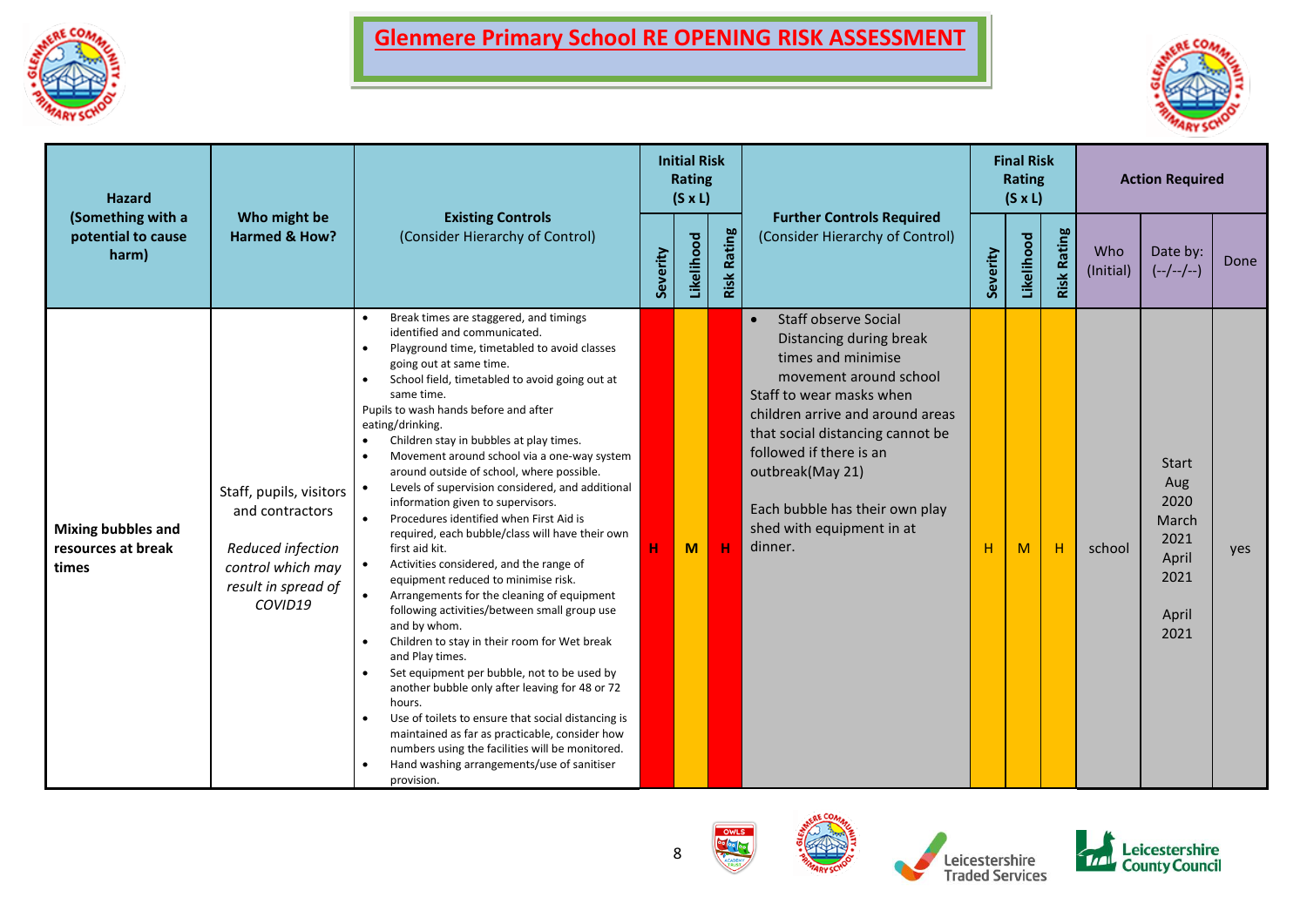



| <b>Hazard</b><br>(Something with a<br>potential to cause |                                                                                                                           |                                                                                                                                                                                                                                                                                                                                                                                                                                                                                                                                                                                                                                                                                                                                                                                                                                                                                                                                                                                                                                                                                                                                                                                                                                   |          | <b>Initial Risk</b><br>Rating<br>$(S \times L)$ |                    |                                                                                                                                                                                                                                                               |          | <b>Final Risk</b><br>Rating<br>$(S \times L)$ |                    |                                                           | <b>Action Required</b>                                                          |      |
|----------------------------------------------------------|---------------------------------------------------------------------------------------------------------------------------|-----------------------------------------------------------------------------------------------------------------------------------------------------------------------------------------------------------------------------------------------------------------------------------------------------------------------------------------------------------------------------------------------------------------------------------------------------------------------------------------------------------------------------------------------------------------------------------------------------------------------------------------------------------------------------------------------------------------------------------------------------------------------------------------------------------------------------------------------------------------------------------------------------------------------------------------------------------------------------------------------------------------------------------------------------------------------------------------------------------------------------------------------------------------------------------------------------------------------------------|----------|-------------------------------------------------|--------------------|---------------------------------------------------------------------------------------------------------------------------------------------------------------------------------------------------------------------------------------------------------------|----------|-----------------------------------------------|--------------------|-----------------------------------------------------------|---------------------------------------------------------------------------------|------|
| harm)                                                    | Who might be<br>Harmed & How?                                                                                             | <b>Existing Controls</b><br>(Consider Hierarchy of Control)                                                                                                                                                                                                                                                                                                                                                                                                                                                                                                                                                                                                                                                                                                                                                                                                                                                                                                                                                                                                                                                                                                                                                                       | Severity | Likelihood                                      | <b>Risk Rating</b> | <b>Further Controls Required</b><br>(Consider Hierarchy of Control)                                                                                                                                                                                           | Severity | Likelihood                                    | <b>Risk Rating</b> | Who<br>(Initial)                                          | Date by:<br>$(-/-/-/-)$                                                         | Done |
| <b>Crossing of bubbles at</b><br>lunch time              | Staff, pupils,<br>visitors and<br>contractors<br>Reduced infection<br>control which may<br>result in spread of<br>COVID19 | Pupils to wash their hands before and<br>$\bullet$<br>after eating and encouraged not to<br>touch their mouth, eyes and nose.<br>Classrooms to be cleaned before<br>$\bullet$<br>dinner, all dinners to be eaten in<br>rooms and not the school hall, to<br>avoid each bubble being in the same<br>area.<br>Anti-viral air spray to be sprayed in<br>$\bullet$<br>each room at lunch.<br>Anti-viral and bacterial spray to be<br>$\bullet$<br>sprayed on surfaces, every lunch.<br>Tables to be cleaned throughout the<br>$\bullet$<br>day.<br>Coloured bucket per class, class must<br>$\bullet$<br>only use their bucket.<br>Antibacterial gels in all rooms.<br>$\bullet$<br>If packed lunch from home must have<br>$\bullet$<br>items that can be opened by the child<br>as the lunch time supervisor may be<br>working in different bubbles.<br>Cleaning of tables and chairs/benches<br>$\bullet$<br>completed when children are finished,<br>and food is consumed.<br>Each class will have separate area and<br>$\bullet$<br>playtime to other bubbles.<br>Dinner staff working in different<br>$\bullet$<br>bubbles will maintain their distance<br>and wash hands between moving<br>bubbles and stay socially distanced. | н        | M                                               | <b>H</b>           | Catering provider (external<br>provider or LTS) has own risk<br>assessment which is shared<br>with school.<br>Year 1 and 2 will go to the hatch<br>for their meals.<br>Dinner staff that need to cross<br>bubbles, will stand outside<br>rooms and supervise. | M        | M                                             | M                  | HT<br>TH <sub>to</sub><br>work<br>with<br>dinner<br>staff | <b>AUG 20</b><br>go over<br>routines<br>with<br>dinner<br>staff and<br>teachers | yes  |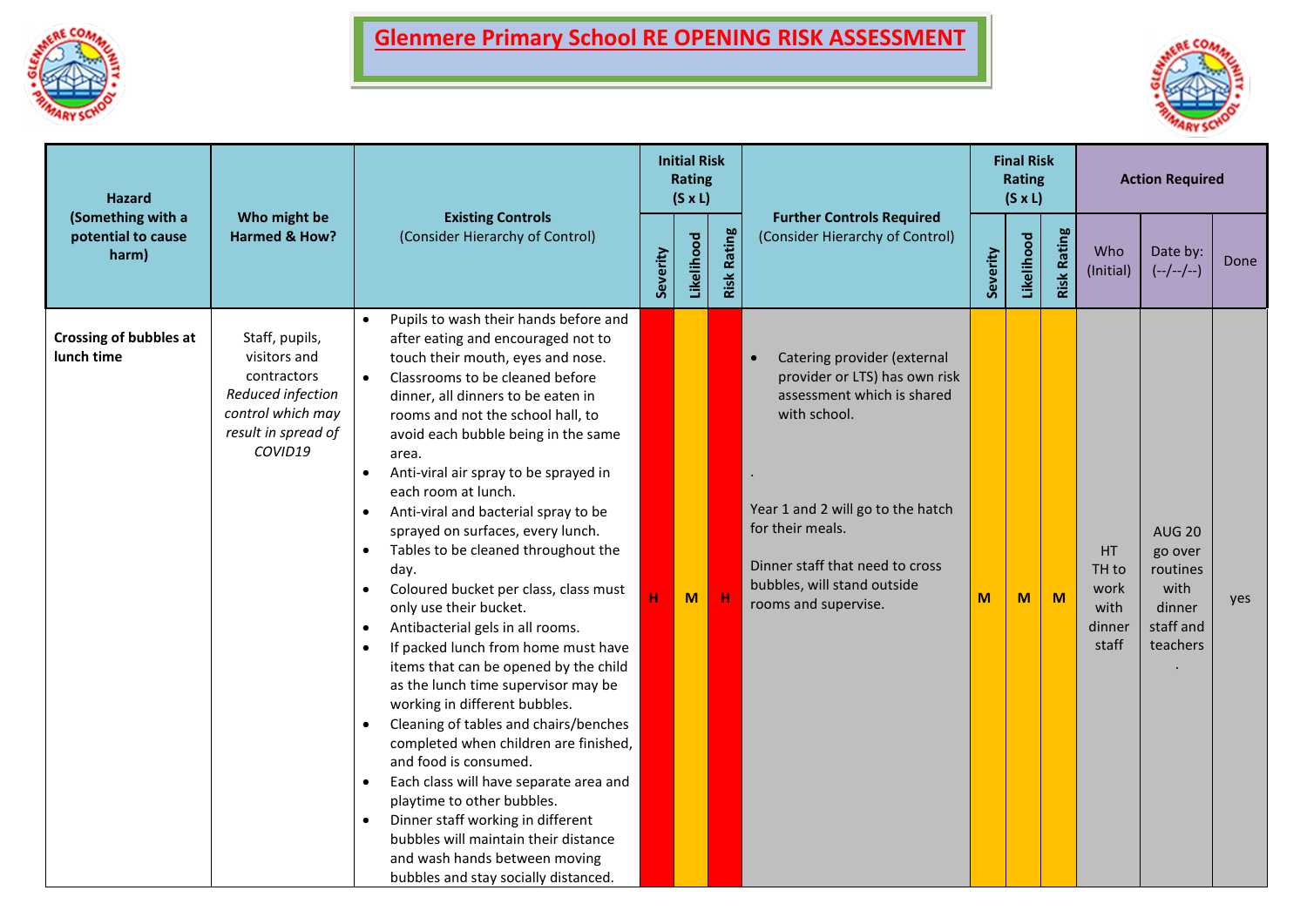



| <b>Hazard</b><br>(Something with a<br>potential to cause |                                                                                                                                              |                                                                                                                                                                                                                                                                                                                                                                                                                                                                                                                                                      |          | <b>Initial Risk</b><br>Rating<br>$(S \times L)$ |                    |                                                                                                                    |          | <b>Final Risk</b><br><b>Rating</b><br>$(S \times L)$ |                    |                                     | <b>Action Required</b>                                                                                |                                          |
|----------------------------------------------------------|----------------------------------------------------------------------------------------------------------------------------------------------|------------------------------------------------------------------------------------------------------------------------------------------------------------------------------------------------------------------------------------------------------------------------------------------------------------------------------------------------------------------------------------------------------------------------------------------------------------------------------------------------------------------------------------------------------|----------|-------------------------------------------------|--------------------|--------------------------------------------------------------------------------------------------------------------|----------|------------------------------------------------------|--------------------|-------------------------------------|-------------------------------------------------------------------------------------------------------|------------------------------------------|
| harm)                                                    | Who might be<br>Harmed & How?                                                                                                                | <b>Existing Controls</b><br>(Consider Hierarchy of Control)                                                                                                                                                                                                                                                                                                                                                                                                                                                                                          | Severity | Likelihood                                      | <b>Risk Rating</b> | <b>Further Controls Required</b><br>(Consider Hierarchy of Control)                                                | Severity | Likelihood                                           | <b>Risk Rating</b> | Who<br>(Initial)                    | Date by:<br>$(-/-/-/-)$                                                                               | Done                                     |
| Social distancing not<br>being carried out at<br>pick up | Staff, pupils,<br>parents/carer,<br>visitors and<br>contractors.<br>Reduced infection<br>control which may<br>result in spread of<br>COVID19 | Arrangements for pick up are<br>communicated to staff, pupils and<br>parents/carer in advance.<br>Only one parent/carer attends the<br>$\bullet$<br>school.<br>Pupil enter red and white rope zone<br>$\bullet$<br>and follow to classroom.<br>No parents in red and white rope<br>$\bullet$<br>zone.<br>Areas of pick up spread around the<br>$\bullet$<br>school.<br>Signage is installed i.e.<br>$\bullet$<br>Way in<br>Please kee<br>2m apart<br>Parents / carers made aware that<br>gathering outside school at drop off<br>times is forbidden. | н        | M                                               | Н                  | Queuing systems and<br>$\bullet$<br>marking on pathways will be<br>in place where traffic is likely<br>to be high. | M        |                                                      | M                  | School<br>HT and<br>PO to<br>monito | July<br>2020<br>parents<br>given<br>informat<br>ion<br>Informat<br>ion<br>given in<br>weekly<br>mail. | July<br>2020<br>Jan<br>2021<br>May<br>21 |

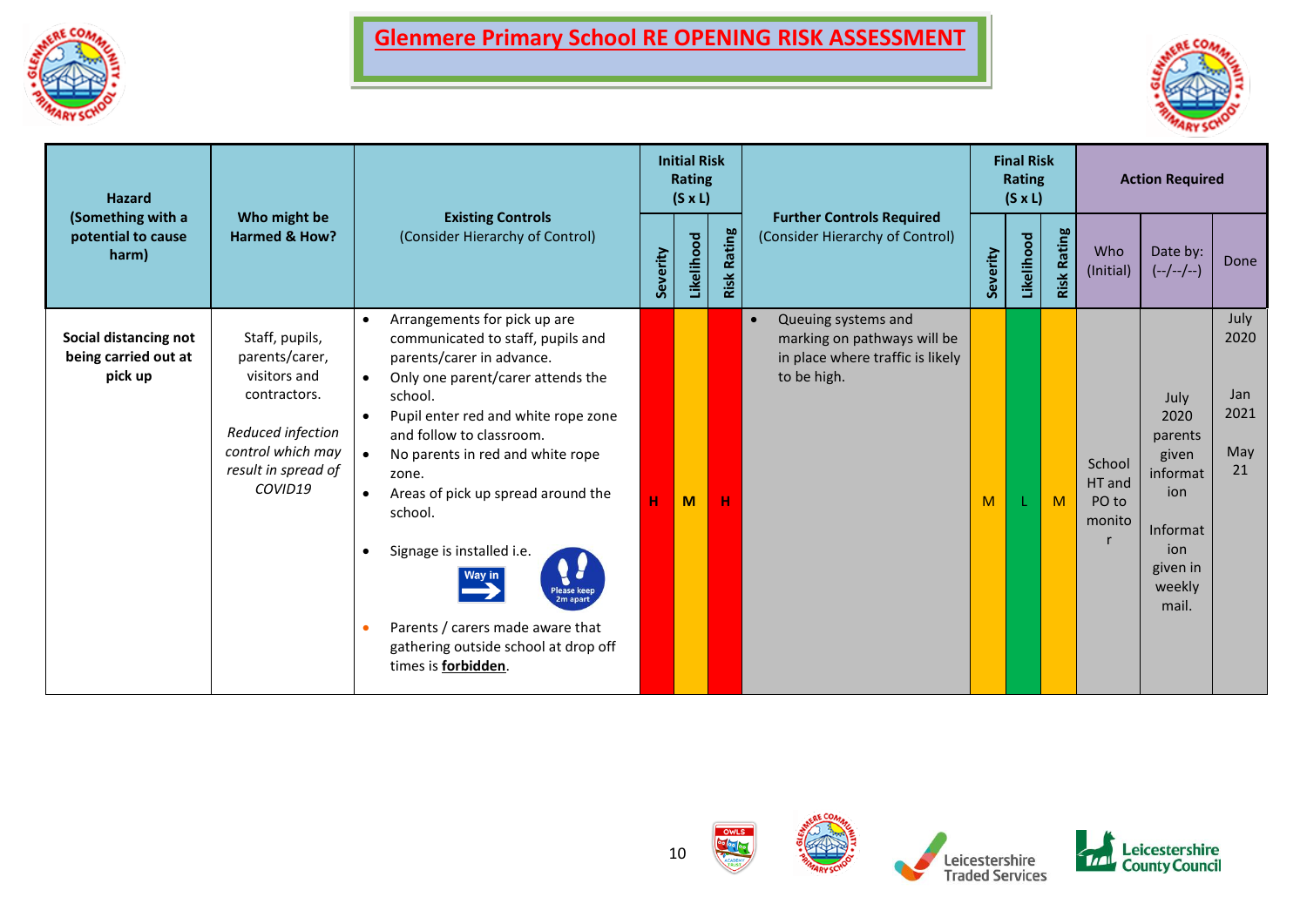



| <b>Hazard</b><br>(Something with a<br>potential to cause |                                                                                              |                                                                                                                                                                                                                                                                                                                                                                                                                                                                                                                                                                                                                                                                                                    |          | <b>Initial Risk</b><br><b>Rating</b><br>$(S \times L)$ |                |                                                                                                                                                                                                            |          | <b>Final Risk</b><br><b>Rating</b><br>$(S \times L)$ |                    |                        | <b>Action Required</b>                                                                        |                                                                                                        |
|----------------------------------------------------------|----------------------------------------------------------------------------------------------|----------------------------------------------------------------------------------------------------------------------------------------------------------------------------------------------------------------------------------------------------------------------------------------------------------------------------------------------------------------------------------------------------------------------------------------------------------------------------------------------------------------------------------------------------------------------------------------------------------------------------------------------------------------------------------------------------|----------|--------------------------------------------------------|----------------|------------------------------------------------------------------------------------------------------------------------------------------------------------------------------------------------------------|----------|------------------------------------------------------|--------------------|------------------------|-----------------------------------------------------------------------------------------------|--------------------------------------------------------------------------------------------------------|
| harm)                                                    | Who might be<br>Harmed & How?                                                                | <b>Existing Controls</b><br>(Consider Hierarchy of Control)                                                                                                                                                                                                                                                                                                                                                                                                                                                                                                                                                                                                                                        | Severity | Likelihood                                             | Rating<br>Risk | <b>Further Controls Required</b><br>(Consider Hierarchy of Control)                                                                                                                                        | Severity | Likelihood                                           | <b>Risk Rating</b> | Who<br>(Initial)       | Date by:<br>$(-/-/-/-)$                                                                       | Done                                                                                                   |
| Outdoor play/PE                                          | Staff and pupils<br>Reduced infection<br>control which may<br>result in spread of<br>COVID19 | Play equipment is cleaned and<br>disinfected between each group of<br>users.<br>Where possible separate equipment<br>$\bullet$<br>is used for each bubble.<br>Teacher / support colleagues ensure<br>$\bullet$<br>social distancing is in place.<br>Only allow one class/group within an<br>outside area any one time.<br>prop doors open, where safe to do so<br>$\bullet$<br>(bearing in mind fire safety and<br>safeguarding), to limit use of door<br>handles and aid ventilation<br>separate equipment for each bubble<br>and cleaned or left for 48 or 72 hours<br>if equipment is passed to another<br>bubble.<br>Sports equipment cleaned and where<br>possible equipment bags per bubble. | н        | M                                                      | н              | Teacher or member of staff<br>$\bullet$<br>to supervise toilet usage and<br>inform cleaning staff of any<br>issues. (See cleaning hazard<br>and controls).<br>Reviewed January 2021<br>Reviewed April 2021 | M        |                                                      | M                  | School<br>HT/P.E<br>co | Organise<br>timetabl<br>e and<br>Equipme<br>nt July<br>2020<br>Put in<br>place<br>Aug<br>2020 | Timet<br>able<br>and<br>equip<br>ment<br>done<br>July<br>2020<br>Revie<br>wed<br>each<br>half<br>term. |



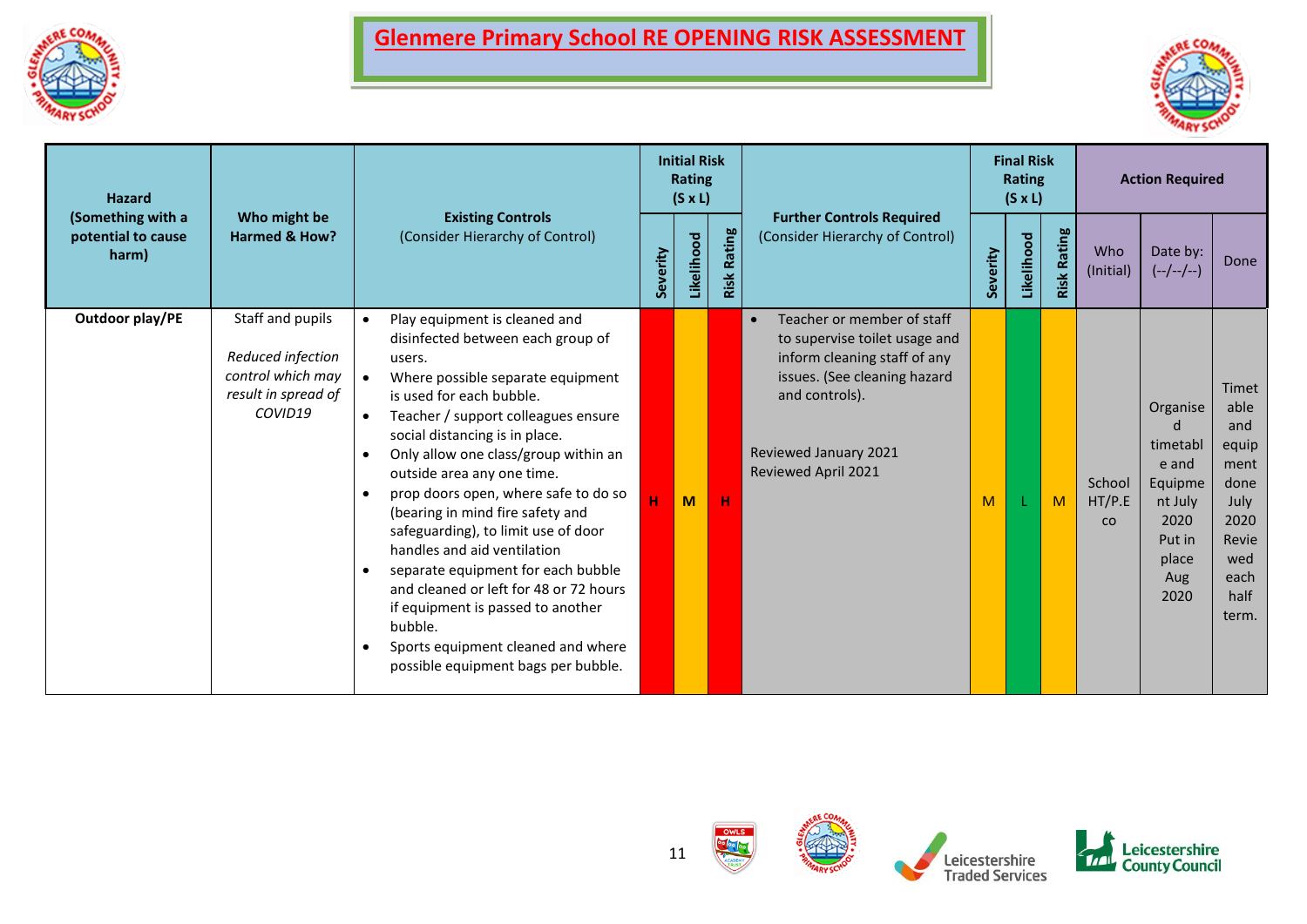



| <b>Hazard</b><br>(Something with a<br>potential to cause |                                                                                                                                                                                                                                                                                                                                                                                                                                                                                                                                                                |                                                                                                                                                                                                                                                                                                                                                                                                                                                                                                                                                                                                                                                                                                                                                                                                                                                                                                                                                                                                                                                                                                                                                                                                                                                                                                                                                                                                                                                                                                                                                                                        |          | <b>Initial Risk</b><br>Rating<br>$(S \times L)$ |                    |                                                                                                                                                                                                                                                                                                                    |          | <b>Final Risk</b><br>Rating<br>$(S \times L)$ |                    |                                                                                     | <b>Action Required</b>   |                                                                                                |
|----------------------------------------------------------|----------------------------------------------------------------------------------------------------------------------------------------------------------------------------------------------------------------------------------------------------------------------------------------------------------------------------------------------------------------------------------------------------------------------------------------------------------------------------------------------------------------------------------------------------------------|----------------------------------------------------------------------------------------------------------------------------------------------------------------------------------------------------------------------------------------------------------------------------------------------------------------------------------------------------------------------------------------------------------------------------------------------------------------------------------------------------------------------------------------------------------------------------------------------------------------------------------------------------------------------------------------------------------------------------------------------------------------------------------------------------------------------------------------------------------------------------------------------------------------------------------------------------------------------------------------------------------------------------------------------------------------------------------------------------------------------------------------------------------------------------------------------------------------------------------------------------------------------------------------------------------------------------------------------------------------------------------------------------------------------------------------------------------------------------------------------------------------------------------------------------------------------------------------|----------|-------------------------------------------------|--------------------|--------------------------------------------------------------------------------------------------------------------------------------------------------------------------------------------------------------------------------------------------------------------------------------------------------------------|----------|-----------------------------------------------|--------------------|-------------------------------------------------------------------------------------|--------------------------|------------------------------------------------------------------------------------------------|
| harm)                                                    | Who might be<br>Harmed & How?                                                                                                                                                                                                                                                                                                                                                                                                                                                                                                                                  | <b>Existing Controls</b><br>(Consider Hierarchy of Control)                                                                                                                                                                                                                                                                                                                                                                                                                                                                                                                                                                                                                                                                                                                                                                                                                                                                                                                                                                                                                                                                                                                                                                                                                                                                                                                                                                                                                                                                                                                            | Severity | Likelihood                                      | <b>Risk Rating</b> | <b>Further Controls Required</b><br>(Consider Hierarchy of Control)                                                                                                                                                                                                                                                | Severity | Likelihood                                    | <b>Risk Rating</b> | Who<br>(Initial)                                                                    | Date by:<br>$(-/-/-/-)$  | Done                                                                                           |
| <b>Carrying out First aid</b>                            | <b>First Aider</b><br>Person being<br>treated by the first<br>aider.<br>(Carrying out 1 <sup>st</sup> aid<br>may require the<br>2mtr social<br>distancing rule to<br>be broken)<br>This activity<br>requires the 2mtr<br>social distancing<br>rule to be broken.<br>This could lead to<br>either person<br>involved in<br>becoming infected<br>with COVID-19<br>through close<br>contact with an<br>asymptomatic<br>carrier, transmitting<br>the virus through<br>bodily fluids or<br>respiratory droplets<br>entering the<br>person's eyes, nose<br>or mouth. | A first aider will NOT be treating a person who<br>has the symptoms of COVID-19 as specified by<br>the NHS and Government unless life<br>threatening condition use St John's ambulance<br>guidance<br>If a child presents symptoms of COVID-19 they<br>will be isolated in the medical room/first aid<br>area away from people and parents called to<br>collect them.<br>If an adult presents symptoms of COVID-19<br>they will be isolated in the medical room/first<br>aid area away from people and parents and will<br>be asked to go home and Social Distance as per<br>Gov.uk guidance.<br>The first aider will wash their hands for at least<br>20 seconds with soap and water before and<br>after all first aid treatment.<br>Gloves worn for first aid and shield mask.<br>$\bullet$<br>$\bullet$<br>The first aider will avoid putting their fingers in<br>their mouth and touching their face.<br>The first aider will avoid touching any part of a<br>dressing that will come in contact<br>All regular first aid to be done by first aiders in<br>$\bullet$<br>the class with the allocated first aider<br>where possible, all spaces should be well<br>ventilated using natural ventilation (opening<br>windows) or ventilation units<br>Face masks and gloves will only be used for 1<br>treatment of first aid they will not be used to<br>treat a second person requiring first aid.<br>$\bullet$<br>First aiders have been given information on<br>how to correctly don and doff their PPE.<br>Ensure all staff update first aid training if<br>needed.<br>$\bullet$ | н        | M                                               | н                  | First aid room to be cleaned after<br>it is used each time.<br>Each first aider to use their own<br>shield mask provided by the<br>school.<br>Gloves to be thrown away in bin.<br>If confirmed case of covid has<br>been in first aid room, room not<br>to be used for 72 hours and<br>cleaned following guidance. | M        |                                               | M                  | School<br>HT.<br>Office<br>to<br>arrange<br>any<br>further<br>first aid<br>training | In place<br>Aug.<br>2020 | Kits<br>order<br>ed<br>June<br>2020<br>All<br>staff<br>first<br>aid<br>traine<br>d Aug<br>2019 |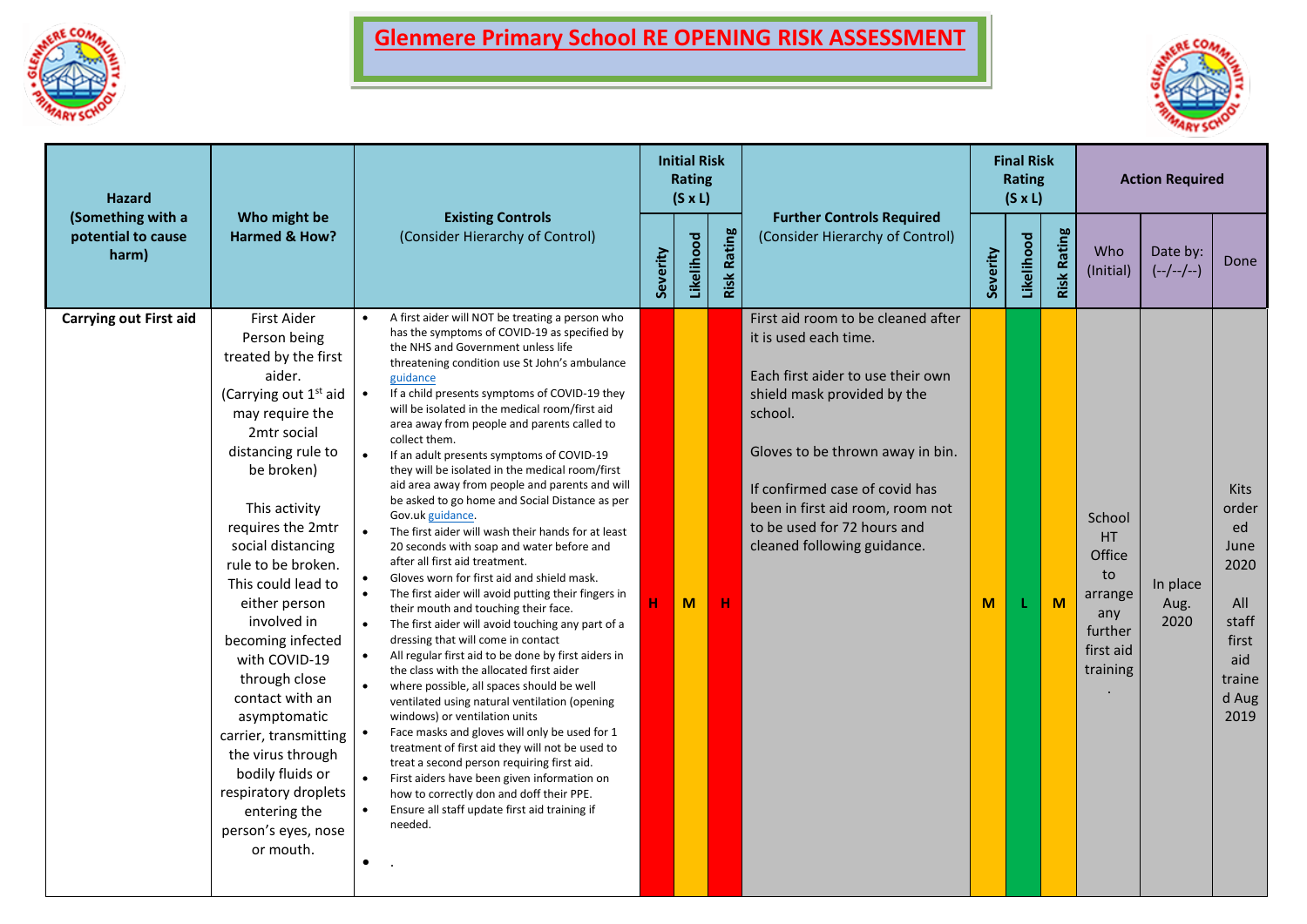



| <b>Hazard</b>                                                   |                                                                                              | <b>Initial Risk</b><br>Rating<br>$(S \times L)$                                                                                                                                                                                                                                                                                                                                                                                                                                                                                                                                                                                                                                                                                                                                                                                                                                                                                                                                                                                                          |          |                                  |              |                                                                     |          |            | <b>Final Risk</b><br>Rating<br>$(S \times L)$ |                           |                                                                         | <b>Action Required</b> |  |  |
|-----------------------------------------------------------------|----------------------------------------------------------------------------------------------|----------------------------------------------------------------------------------------------------------------------------------------------------------------------------------------------------------------------------------------------------------------------------------------------------------------------------------------------------------------------------------------------------------------------------------------------------------------------------------------------------------------------------------------------------------------------------------------------------------------------------------------------------------------------------------------------------------------------------------------------------------------------------------------------------------------------------------------------------------------------------------------------------------------------------------------------------------------------------------------------------------------------------------------------------------|----------|----------------------------------|--------------|---------------------------------------------------------------------|----------|------------|-----------------------------------------------|---------------------------|-------------------------------------------------------------------------|------------------------|--|--|
| (Something with a<br>potential to cause<br>harm)                | Who might be<br>Harmed & How?                                                                | <b>Existing Controls</b><br>(Consider Hierarchy of Control)                                                                                                                                                                                                                                                                                                                                                                                                                                                                                                                                                                                                                                                                                                                                                                                                                                                                                                                                                                                              | Severity | <b>Risk Rating</b><br>Likelihood |              | <b>Further Controls Required</b><br>(Consider Hierarchy of Control) | Severity | Likelihood | <b>Risk Rating</b>                            | Who<br>(Initial)          | Date by:<br>$(-/-/-/-)$                                                 | Done                   |  |  |
| Intimate care<br>Included, but no pupil<br>currently need this. | Staff and pupils<br>Reduced infection<br>control which may<br>result in spread of<br>COVID19 | • The staff member providing the<br>intimate care will wash hands<br>thoroughly before and after providing<br>intimate care, using soap and water<br>for at least 20 seconds. Use alcohol-<br>based hand sanitiser if soap and water<br>is not available.<br>NHS hand washing techniques used.<br>$\bullet$<br>Face coverings (or any form of<br>$\bullet$<br>medical mask where instructed to be<br>used for specific clinical reasons) will<br>not be worn during this activity by<br>those who may not be able to handle<br>them as directed (for example, young<br>children, or those with special<br>educational needs or disabilities) as it<br>may inadvertently increase the risk of<br>transmission.<br>• Children, young people and students<br>whose care routinely already involves<br>the use of PPE due to their intimate<br>care needs will continue to receive<br>their care in the same way, using the<br>same PPE as they have always done<br>for this task. This PPE may include:<br>Gloves / Goggles<br>Apron / Mask<br><b>Visor</b> | H.       | M                                | $\mathbf{H}$ |                                                                     | M.       |            | L.                                            | School<br>HT and<br>SENCO | July<br>2020<br>Any care<br>plans<br>would<br>need to<br>be in<br>place | Aug<br>2020            |  |  |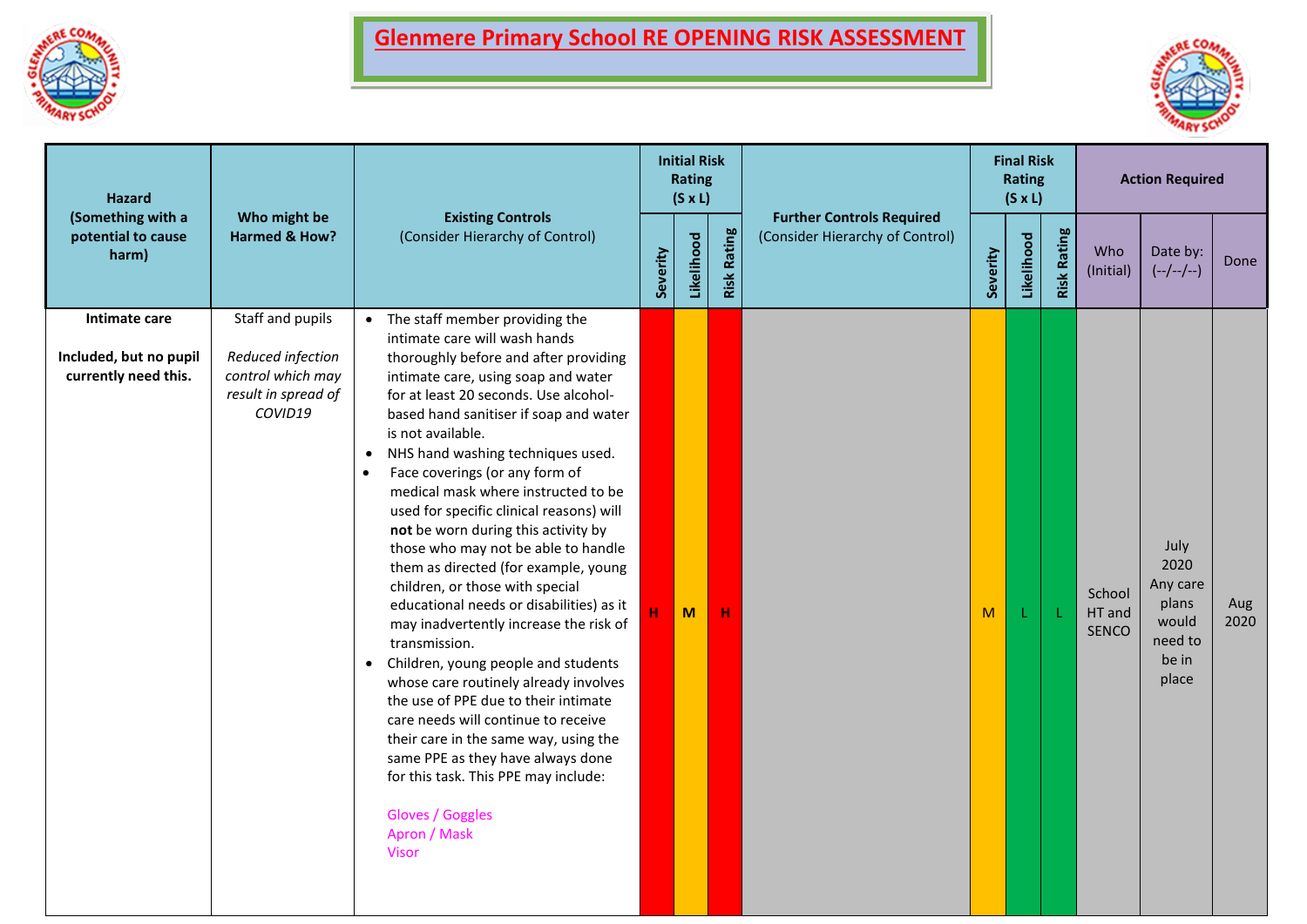



| <b>Hazard</b>                                                                       |                                                                                                                        |                                                                                                                                                                                                                                                                                                                                                                                                                                                                                                                                                                                                                                                                                                                                                                                                                                                                                                               |          | <b>Initial Risk</b><br>Rating<br>$(S \times L)$ |                  | <b>Further Controls Required</b>                                                                                                                                                                                                                                                                                                                                                                                      | <b>Final Risk</b><br><b>Rating</b><br>$(S \times L)$ |            |                    | <b>Action Required</b> |                                                                                      |                                          |
|-------------------------------------------------------------------------------------|------------------------------------------------------------------------------------------------------------------------|---------------------------------------------------------------------------------------------------------------------------------------------------------------------------------------------------------------------------------------------------------------------------------------------------------------------------------------------------------------------------------------------------------------------------------------------------------------------------------------------------------------------------------------------------------------------------------------------------------------------------------------------------------------------------------------------------------------------------------------------------------------------------------------------------------------------------------------------------------------------------------------------------------------|----------|-------------------------------------------------|------------------|-----------------------------------------------------------------------------------------------------------------------------------------------------------------------------------------------------------------------------------------------------------------------------------------------------------------------------------------------------------------------------------------------------------------------|------------------------------------------------------|------------|--------------------|------------------------|--------------------------------------------------------------------------------------|------------------------------------------|
| (Something with a<br>potential to cause<br>harm)                                    | Who might be<br>Harmed & How?                                                                                          | <b>Existing Controls</b><br>(Consider Hierarchy of Control)                                                                                                                                                                                                                                                                                                                                                                                                                                                                                                                                                                                                                                                                                                                                                                                                                                                   | Severity | Likelihood                                      | Rating<br>Risk I | (Consider Hierarchy of Control)                                                                                                                                                                                                                                                                                                                                                                                       | Severity                                             | Likelihood | <b>Risk Rating</b> | Who<br>(Initial)       | Date by:<br>$(-/-/-/-)$                                                              | Done                                     |
| Social distancing not<br>being carried out<br>during the use of Staff<br>facilities | Staff, pupils, visitors<br>and contractors<br>Reduced infection<br>control which may<br>result in spread of<br>COVID19 | Staff rooms are used dependent on<br>number of staff that can be<br>accommodated in the area to achieve<br>social distancing and rearrange the<br>furniture where possible<br>Break times are staggered to reduce<br>$\bullet$<br>numbers in the room.<br>Staff are reminded to wash hands or<br>gel them before and after using the<br>staff room facilities.<br>NHS hand washing posters have been<br>$\bullet$<br>installed above sinks to give<br>information on good hand washing<br>techniques.<br>Use of signs to inform of hand<br>washing prior to entering/using<br>facilities.<br>Shared crockery and cutlery is<br>$\bullet$<br>removed and staff use the same<br>equipment as required.<br>Reusable sponges are removed<br>Surfaces are wiped down between<br>use and door handles cleaned<br>Water dispenser procedures have<br>$\bullet$<br>been modified to ensure no cross<br>contamination. | н        | M                                               | $\mathbf H$      | When it cannot be<br>$\bullet$<br>guaranteed water dispensers<br>can be used safely - coolers<br>will not be used and put out<br>of use with appropriate<br>signage displayed.<br>15 minutes allowed in the staff<br>room at dinner.<br>Staff to eat in own office and<br>area.<br>Reminder email OCT 2020<br>Reminder email Jan 2021<br>Reminder email April 2021<br>Risk assessment shared May 21<br><b>AE COM.</b> | M                                                    |            |                    | school                 | June<br>2020<br>Reviewe<br>d Oct<br>Review<br><b>NOV</b><br>Reviewe<br>d April<br>21 | June<br>2020<br>Jan<br>2021<br>May<br>21 |



owLS **Cologles** 





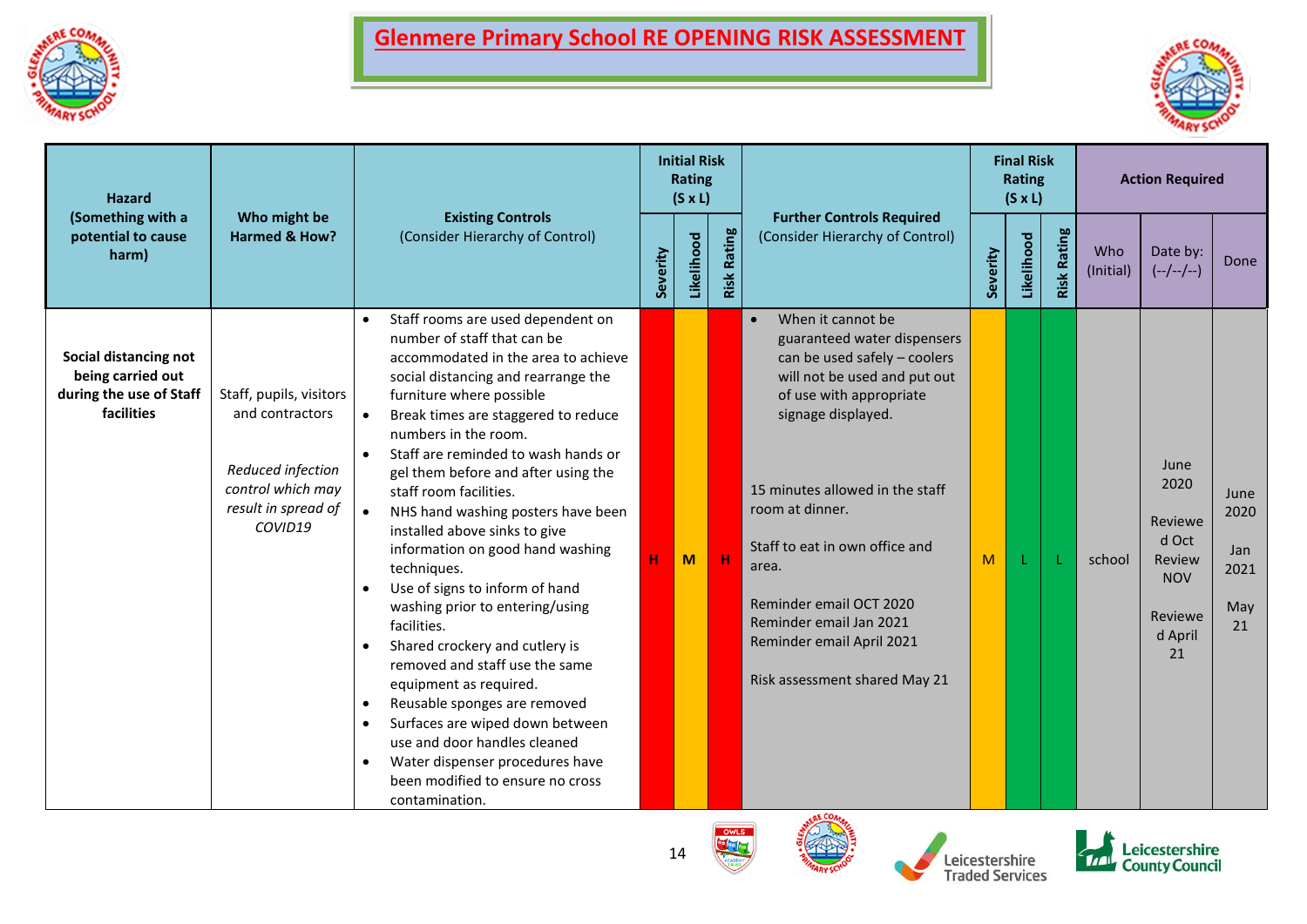



| <b>Hazard</b><br>(Something with a<br>Who might be<br><b>Existing Controls</b> |                                                                                                                                                                                       |                                                                                                                                                                                                                                                                                                                                                                                                                                                                                                                                                                                                                                                                                                                                                                                                                                                                                                                                                                                                                                                                                                                                    | <b>Initial Risk</b><br><b>Rating</b><br>$(S \times L)$ |            |                    | <b>Final Risk</b><br><b>Rating</b><br>$(S \times L)$                |          |            | <b>Action Required</b> |                                                   |                                                                                |                             |
|--------------------------------------------------------------------------------|---------------------------------------------------------------------------------------------------------------------------------------------------------------------------------------|------------------------------------------------------------------------------------------------------------------------------------------------------------------------------------------------------------------------------------------------------------------------------------------------------------------------------------------------------------------------------------------------------------------------------------------------------------------------------------------------------------------------------------------------------------------------------------------------------------------------------------------------------------------------------------------------------------------------------------------------------------------------------------------------------------------------------------------------------------------------------------------------------------------------------------------------------------------------------------------------------------------------------------------------------------------------------------------------------------------------------------|--------------------------------------------------------|------------|--------------------|---------------------------------------------------------------------|----------|------------|------------------------|---------------------------------------------------|--------------------------------------------------------------------------------|-----------------------------|
| potential to cause<br>harm)                                                    | Harmed & How?                                                                                                                                                                         | (Consider Hierarchy of Control)                                                                                                                                                                                                                                                                                                                                                                                                                                                                                                                                                                                                                                                                                                                                                                                                                                                                                                                                                                                                                                                                                                    | Severity                                               | Likelihood | <b>Risk Rating</b> | <b>Further Controls Required</b><br>(Consider Hierarchy of Control) | Severity | Likelihood | <b>Risk Rating</b>     | Who<br>(Initial)                                  | Date by:<br>$(-/-/-/-)$                                                        | Done                        |
| Social distancing not<br>being carried out<br>during Catering<br>provision     | Staff, LTS<br>Catering/Catering<br>Staff from external<br>company,<br>pupils, visitors and<br>contractors<br>Reduced infection<br>control which may<br>result in spread of<br>COVID19 | Robust communication links with hot<br>$\bullet$<br>meal provider established.<br>Hand cleaning facilities available upon<br>$\bullet$<br>entering hall and when leaving<br>Procedures established for mealtimes<br>$\bullet$<br>and information communicated to<br>staff and pupils.<br>Pupils' food allergy information is up<br>to date<br>Delivery arrangements in place for<br>$\bullet$<br>meals not cooked on site to maintain<br>social distancing<br>After service collection arrangements<br>for containers (Communication with<br>provider)<br>Service arrangements<br>$\bullet$<br>Facilities to stagger service times to<br>avoid congestion and contact<br>Staffing required to extend service<br>$\bullet$<br>times (Internal and external staffing)<br>Clearing of dining room following<br>$\bullet$<br>service including equipment used and<br>the cleaning of that equipment<br>including chairs, tables and door<br>handles<br>Consider additional training that will<br>$\bullet$<br>be required by lunchtime supervisors<br>and what additional protective<br>equipment will be required.<br>(Gloves/aprons) | н                                                      | M          | H                  |                                                                     | M        | M          | M                      | <b>LTS</b><br>HT to<br>follow<br>up any<br>issues | <b>New</b><br>assessm<br>ent Sept<br>2020<br>Reviewe<br>d OCT<br>April<br>2021 | Revie<br>wed<br>Jan<br>2021 |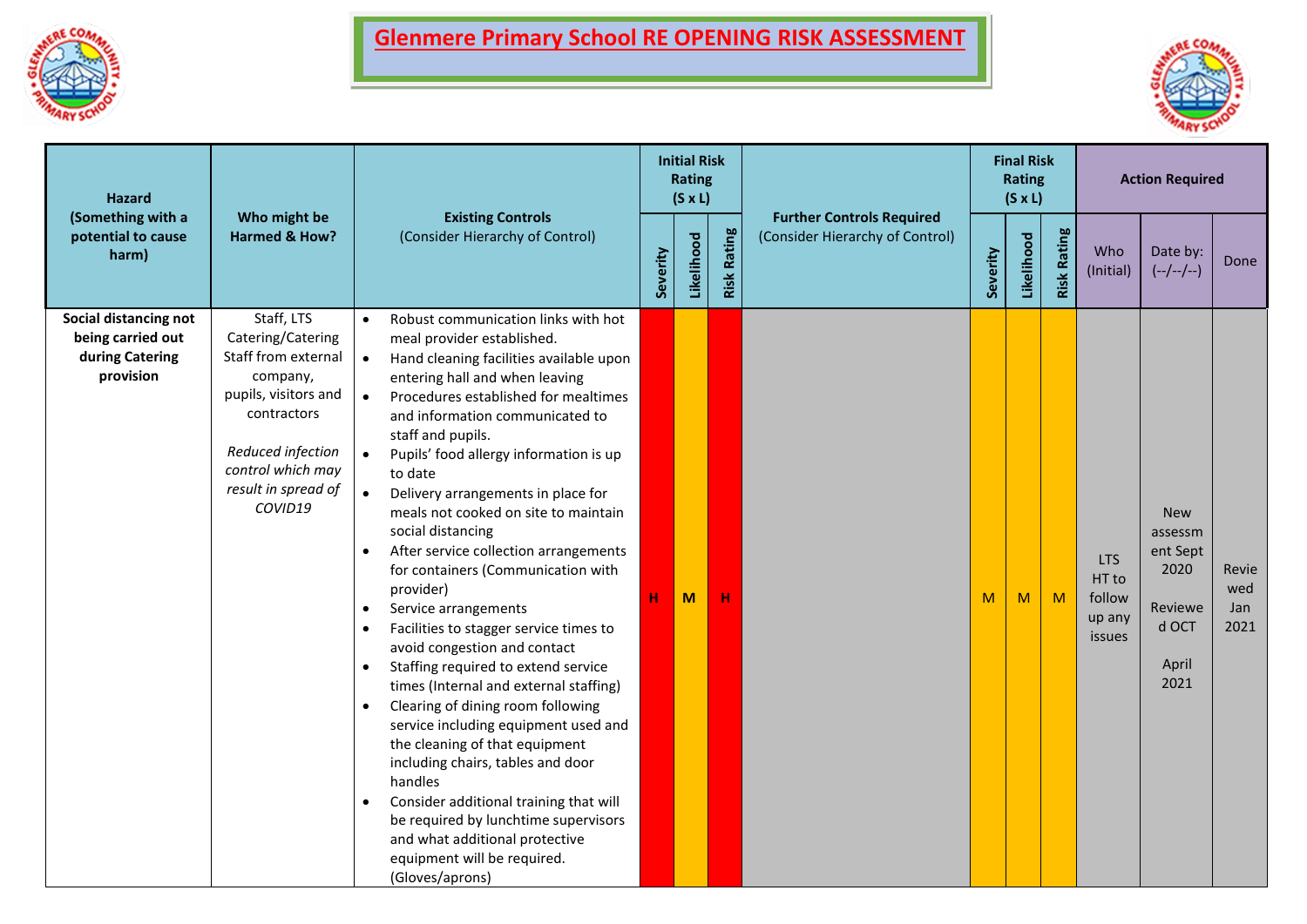



| <b>Hazard</b>                                    |                                                                                              |                                                                                                                                                                                              | <b>Initial Risk</b><br><b>Rating</b><br>$(S \times L)$ |            |                | <b>Final Risk</b><br>Rating<br>$(S \times L)$                                                      |          |            | <b>Action Required</b> |                  |                                                                            |      |
|--------------------------------------------------|----------------------------------------------------------------------------------------------|----------------------------------------------------------------------------------------------------------------------------------------------------------------------------------------------|--------------------------------------------------------|------------|----------------|----------------------------------------------------------------------------------------------------|----------|------------|------------------------|------------------|----------------------------------------------------------------------------|------|
| (Something with a<br>potential to cause<br>harm) | Who might be<br>Harmed & How?                                                                | <b>Existing Controls</b><br>(Consider Hierarchy of Control)                                                                                                                                  | Severity                                               | Likelihood | Rating<br>Risk | <b>Further Controls Required</b><br>(Consider Hierarchy of Control)                                | Severity | Likelihood | <b>Risk Rating</b>     | Who<br>(Initial) | Date by:<br>$(-/-/-/-)$                                                    | Done |
| <b>Assembly</b>                                  | Staff and pupils<br>Reduced infection<br>control which may<br>result in spread of<br>COVID19 | Assemblies continue in classes                                                                                                                                                               | M                                                      |            | -1             |                                                                                                    | M        |            |                        | School           | <b>AUG</b><br>2020<br>Reviewe<br>d OCT<br>2020<br>Reviewe<br>d Jan<br>2021 | yes  |
| <b>External trips</b>                            | Staff and pupils<br>Reduced infection<br>control which may<br>result in spread of<br>COVID19 | Covid secure trips will be booked.<br>$\bullet$<br>Hands washed before leaving.<br>$\bullet$<br>Hands washed on arrival.<br>$\bullet$<br>Class to kept away from the<br>$\bullet$<br>public. | M                                                      | M          | M              | Book trips that are secure to the<br>class if possible.                                            | M        |            |                        | School           | May21                                                                      |      |
| <b>Sports events</b>                             | Staff and pupils<br>Reduced infection<br>control which may<br>result in spread of<br>COVID19 | Children to attend events where<br>$\bullet$<br>they will be kept in separate<br>areas until they play.<br>Single bubbles to attend.<br>$\bullet$                                            | M                                                      | M          | M              | Handwashing.<br>Arrange for parents to take<br>children to events, so that taxis<br>aren't needed. | M        |            |                        | School           | May21                                                                      |      |



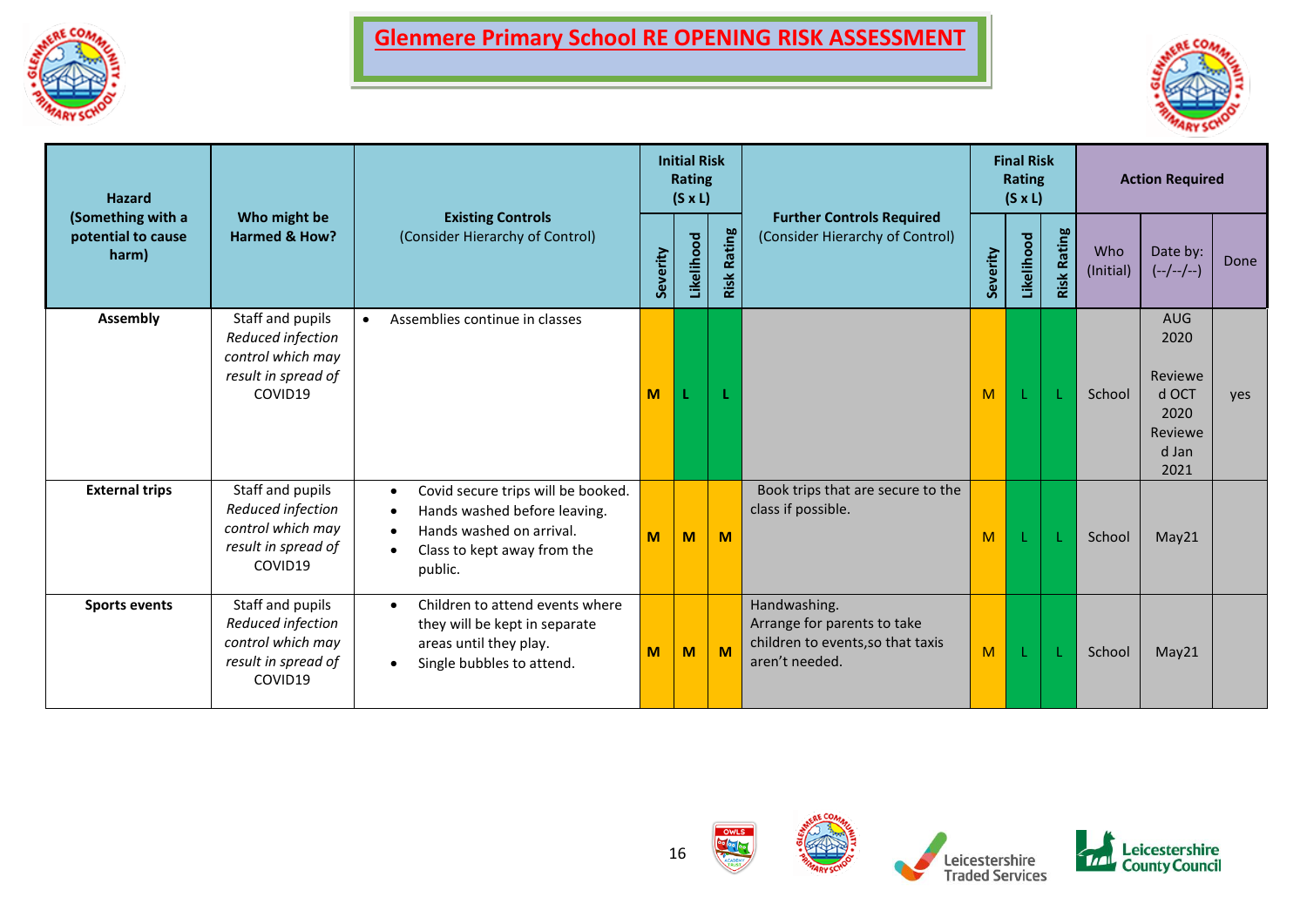



| <b>Hazard</b>                                    |                                                                                              |                                                                   |          | <b>Initial Risk</b><br><b>Rating</b><br>$(S \times L)$ |                |                                                                     |          | <b>Final Risk</b><br>Rating<br>$(S \times L)$ |                | <b>Action Required</b>  |                         |      |
|--------------------------------------------------|----------------------------------------------------------------------------------------------|-------------------------------------------------------------------|----------|--------------------------------------------------------|----------------|---------------------------------------------------------------------|----------|-----------------------------------------------|----------------|-------------------------|-------------------------|------|
| (Something with a<br>potential to cause<br>harm) | Who might be<br>Harmed & How?                                                                | <b>Existing Controls</b><br>(Consider Hierarchy of Control)       | Severity | Likelihood                                             | Rating<br>Risk | <b>Further Controls Required</b><br>(Consider Hierarchy of Control) | Severity | Likelihood                                    | Rating<br>Risk | <b>Who</b><br>(Initial) | Date by:<br>$(-/-/-/-)$ | Done |
| <b>Transition days</b>                           | Staff and pupils<br>Reduced infection<br>control which may<br>result in spread of<br>COVID19 | Follow the high school guidance<br>$\bullet$<br>that is sent out. | M        |                                                        |                | Children to be taken to new<br>schools by parents.                  | M        |                                               |                | school                  | May21                   |      |

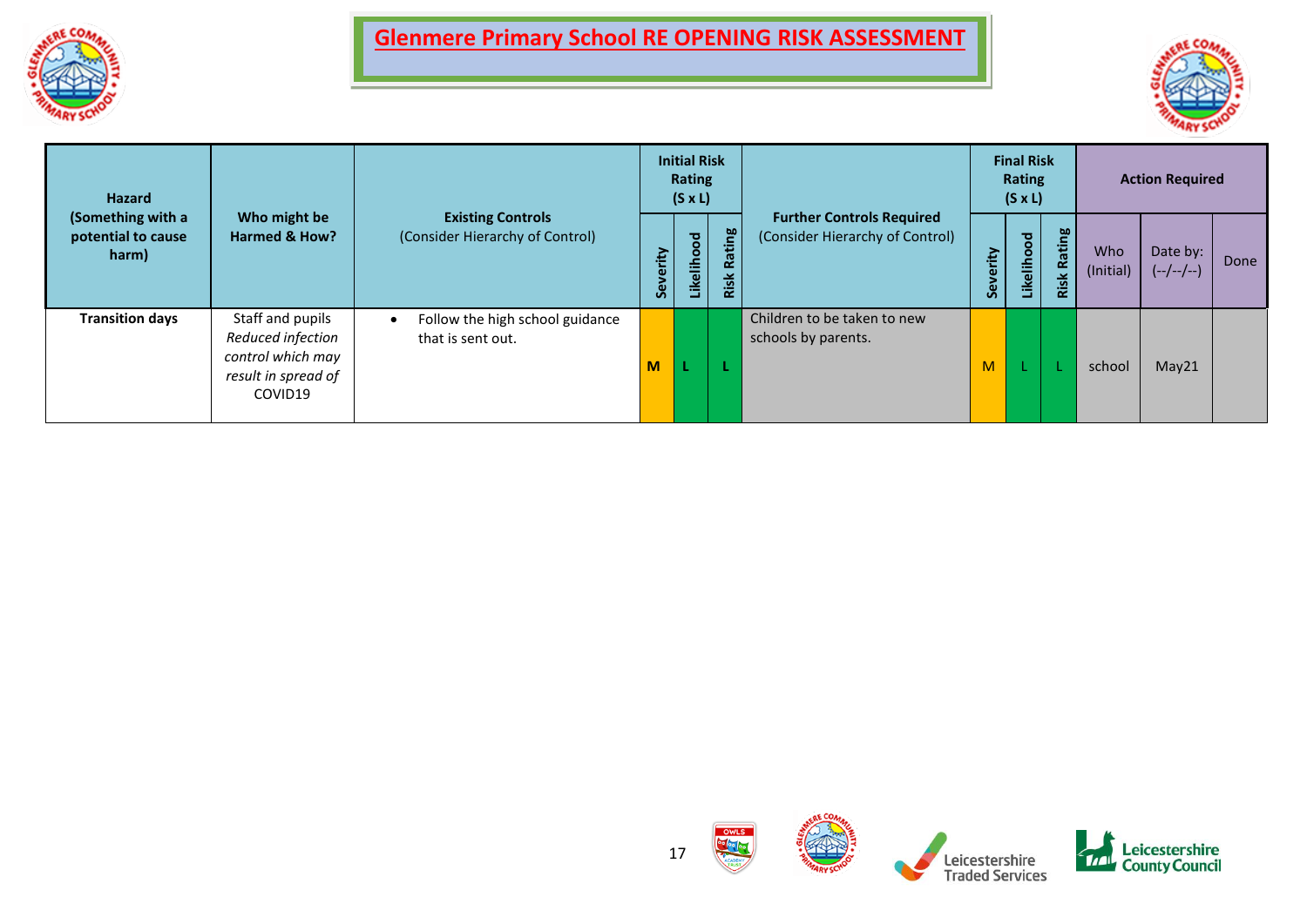



| <b>Hazard</b>                                    | Who might be<br><b>Existing Controls</b>                                 |                                                                                                                                                                                                                                                                                                                                                                                                                                                                                                                                                                                                                                                                                                                                                                                                                                                                                                                                                                                                                                                                                                                                                                                                                                                                                                                                                                                                                                                                                                                                                                                                                                          | <b>Initial Risk</b><br>Rating<br>$(S \times L)$ |            |                    |                                                                                                                                                                                                                                                                                                                                                                                              |          | <b>Final Risk</b><br><b>Rating</b><br>$(S \times L)$ |                    |                             | <b>Action Required</b>                                                                                                                                                          |      |
|--------------------------------------------------|--------------------------------------------------------------------------|------------------------------------------------------------------------------------------------------------------------------------------------------------------------------------------------------------------------------------------------------------------------------------------------------------------------------------------------------------------------------------------------------------------------------------------------------------------------------------------------------------------------------------------------------------------------------------------------------------------------------------------------------------------------------------------------------------------------------------------------------------------------------------------------------------------------------------------------------------------------------------------------------------------------------------------------------------------------------------------------------------------------------------------------------------------------------------------------------------------------------------------------------------------------------------------------------------------------------------------------------------------------------------------------------------------------------------------------------------------------------------------------------------------------------------------------------------------------------------------------------------------------------------------------------------------------------------------------------------------------------------------|-------------------------------------------------|------------|--------------------|----------------------------------------------------------------------------------------------------------------------------------------------------------------------------------------------------------------------------------------------------------------------------------------------------------------------------------------------------------------------------------------------|----------|------------------------------------------------------|--------------------|-----------------------------|---------------------------------------------------------------------------------------------------------------------------------------------------------------------------------|------|
| (Something with a<br>potential to cause<br>harm) | Harmed & How?                                                            | (Consider Hierarchy of Control)                                                                                                                                                                                                                                                                                                                                                                                                                                                                                                                                                                                                                                                                                                                                                                                                                                                                                                                                                                                                                                                                                                                                                                                                                                                                                                                                                                                                                                                                                                                                                                                                          | Severity                                        | Likelihood | <b>Risk Rating</b> | <b>Further Controls Required</b><br>(Consider Hierarchy of Control)                                                                                                                                                                                                                                                                                                                          | Severity | Likelihood                                           | <b>Risk Rating</b> | Who<br>(Initial)            | Date by:<br>$(-/-/-/-)$                                                                                                                                                         | Done |
| Cleaning                                         | Reduced infection<br>control which may<br>result in spread of<br>COVID19 | A detailed cleaning schedule will be<br>implemented throughout the school, ensuring<br>that contact points, e.g. worksurfaces, door<br>handles, taps etc. are all thoroughly cleaned and<br>disinfected regularly.<br>Hard surfaces to be cleaned with soap and<br>$\bullet$<br>water prior to disinfecting.<br>Disinfecting should be performed using either a<br>combined detergent disinfectant solution at a<br>dilution of 1000 parts per million (ppm)<br>available chlorine (av.cl.) or a neutral purpose<br>detergent followed by disinfection<br>(1000 ppm av.cl.) the google and visor will be<br>rinsed with clean water after being disinfected.<br>Extra attention is given to frequently touched<br>areas and surfaces, e.g. doors, toilets, door<br>handles, phones, light switches and door fobs,<br>etc.<br>Hand towels and hand wash are checked and<br>$\bullet$<br>replaced as needed by the Premises Officer and<br>cleaning staff.<br>Enhanced cleaning regimes in place for toilet<br>facilities, particularly door handles, locks and<br>the toilet flush, etc.<br>Only cleaning products supplied by the school<br>$\bullet$<br>are used.<br>Please refer to the school's COSHH risk<br>assessments for further control measures in<br>relation to cleaning chemicals used.<br>PPE required for cleaning will be noted in the<br>$\bullet$<br>outcome of the COSHH risk assessments<br>conducted for cleaning chemicals used.<br>Bins for tissues are emptied throughout the day<br>$\bullet$<br>Bin liners should be used in all bins and waste<br>bins should be emptied into the external waste<br>bin/skip. | н                                               | M          | н                  | Deep cleaning schedule<br>$\bullet$<br>available to support<br>enhanced clean.<br>Gov.uk guidance to be<br>$\bullet$<br>monitored to ensure the<br>most up to date<br>information is always<br>available.<br>Fogging machine used weekly<br>and in areas where many<br>children have been off.<br>Hall and toilets fogged<br>daily.<br>Computers to be<br>cleaned after each class.<br>ARYSC | M        | <b>Traded Services</b>                               | M                  | PO and<br>cleanin<br>g team | June 20<br>and then<br>set up<br>again<br>Aug<br>2020<br>Reviewe<br>d OCT<br>2020<br>Reviewe<br>d Jan<br>2021<br>March<br>2021<br>April<br>2021<br><b>Linear</b> County Council |      |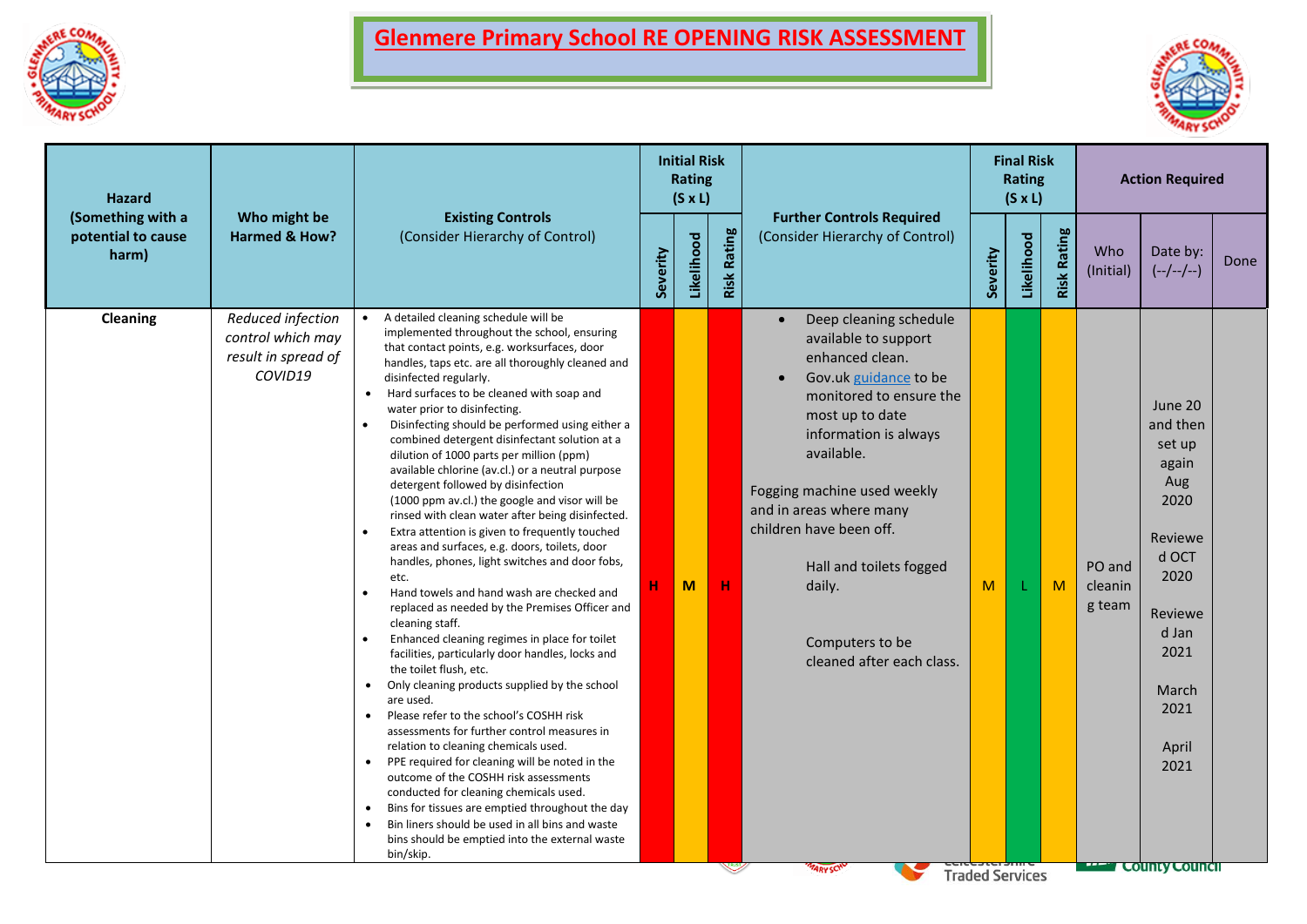



| <b>Hazard</b>                                    |                                                                                                                                              |                                                                                                                                                                                                                                                                                                                                                                                                                                                | <b>Initial Risk</b><br><b>Rating</b><br>$(S \times L)$ |            |                |                                                                     | <b>Final Risk</b><br>Rating<br>$(S \times L)$ |            |                    | <b>Action Required</b>   |                         |      |
|--------------------------------------------------|----------------------------------------------------------------------------------------------------------------------------------------------|------------------------------------------------------------------------------------------------------------------------------------------------------------------------------------------------------------------------------------------------------------------------------------------------------------------------------------------------------------------------------------------------------------------------------------------------|--------------------------------------------------------|------------|----------------|---------------------------------------------------------------------|-----------------------------------------------|------------|--------------------|--------------------------|-------------------------|------|
| (Something with a<br>potential to cause<br>harm) | Who might be<br>Harmed & How?                                                                                                                | <b>Existing Controls</b><br>(Consider Hierarchy of Control)<br>Severity                                                                                                                                                                                                                                                                                                                                                                        |                                                        | Likelihood | Rating<br>Risk | <b>Further Controls Required</b><br>(Consider Hierarchy of Control) | Severity                                      | Likelihood | <b>Risk Rating</b> | Who<br>(Initial)         | Date by:<br>$(-/-/-/-)$ | Done |
| Carrying out daily<br>building maintenance       | Staff and pupils.<br>Reduced infection<br>control which may<br>result in spread of<br>COVID19                                                | General maintenance is carried out<br>when the school is closed to staff and<br>pupils. (See lone working risk<br>assessment).<br>Only essential maintenance is carried<br>out during school opening hours.<br>Staff are informed of any<br>$\bullet$<br>maintenance being carried out in<br>communal areas, toilets, etc., and the<br>area is cordoned off.<br>Social distancing is maintained<br>$\bullet$<br>throughout working procedures. | M                                                      | M          | M              |                                                                     | M                                             |            |                    | <b>PO</b>                |                         |      |
| <b>Contractors working</b><br>on site            | Staff, pupils,<br>parents/carer,<br>visitors and<br>contractors.<br>Reduced infection<br>control which may<br>result in spread of<br>COVID19 | Contracted work is carried out where<br>$\bullet$<br>possible, when the school is closed to<br>staff and pupils.<br>Any documentation required is<br>$\bullet$<br>sent/received prior to the contractor<br>arriving on site.<br>Safe systems of work/Risk<br>assessment, which include COVID19<br>control measures, are received and<br>agreed by the school before work<br>commences.                                                         | M                                                      | M          | M              |                                                                     | M                                             |            | Œ.                 | P and<br>Office<br>staff | ongoing                 |      |





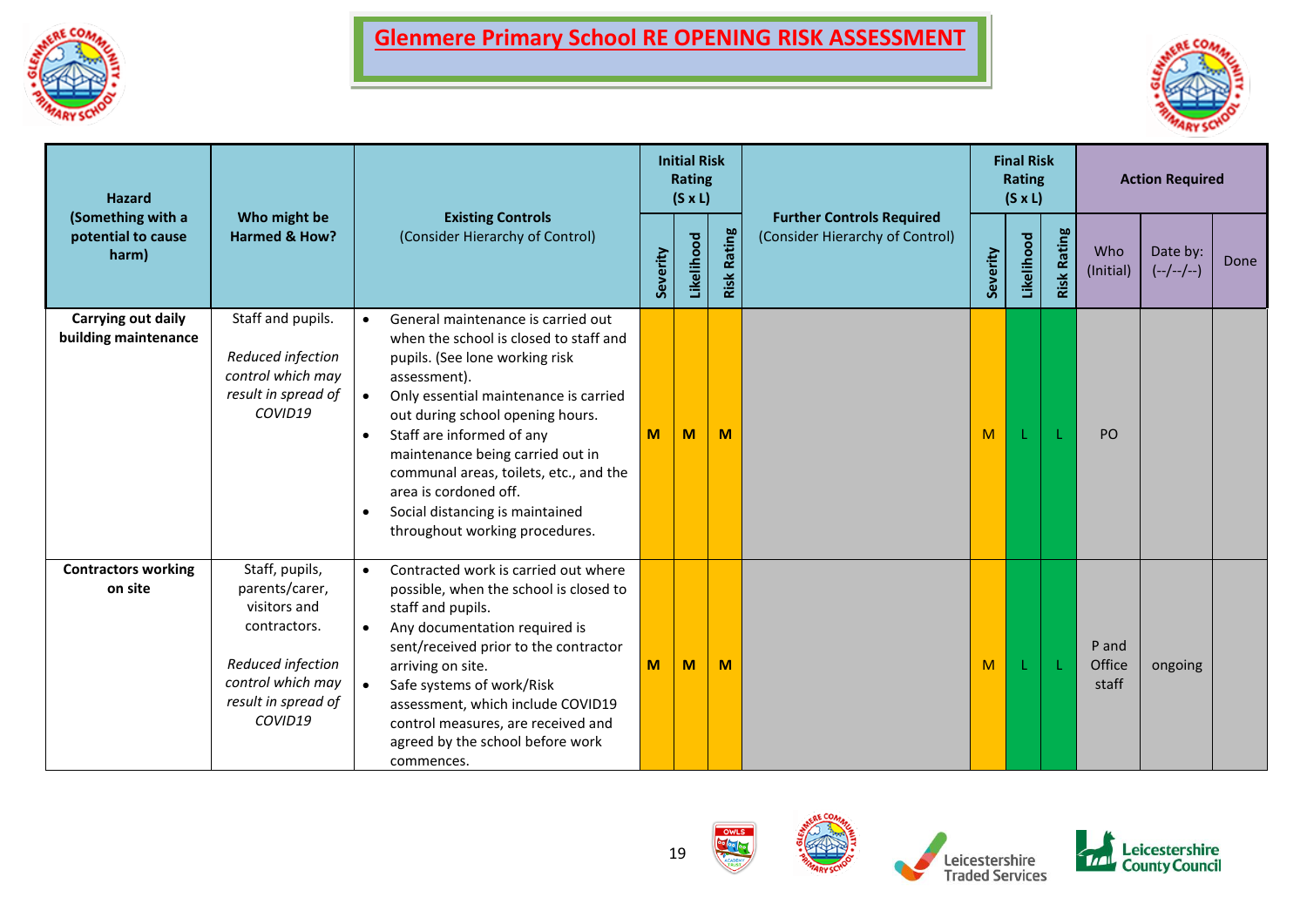



| <b>Hazard</b>                                    |                                                                                                                                              |                                                                                                                                                                                                                                                                                                                                                                                                                                                                                                                           |          | <b>Initial Risk</b><br><b>Rating</b><br>$(S \times L)$ |                  |                                                                     | <b>Final Risk</b><br>Rating<br>$(S \times L)$ |            |                    | <b>Action Required</b> |                             |      |
|--------------------------------------------------|----------------------------------------------------------------------------------------------------------------------------------------------|---------------------------------------------------------------------------------------------------------------------------------------------------------------------------------------------------------------------------------------------------------------------------------------------------------------------------------------------------------------------------------------------------------------------------------------------------------------------------------------------------------------------------|----------|--------------------------------------------------------|------------------|---------------------------------------------------------------------|-----------------------------------------------|------------|--------------------|------------------------|-----------------------------|------|
| (Something with a<br>potential to cause<br>harm) | Who might be<br>Harmed & How?                                                                                                                | <b>Existing Controls</b><br>(Consider Hierarchy of Control)                                                                                                                                                                                                                                                                                                                                                                                                                                                               | Severity | Likelihood                                             | Rating<br>Risk I | <b>Further Controls Required</b><br>(Consider Hierarchy of Control) | Severity                                      | Likelihood | <b>Risk Rating</b> | Who<br>(Initial)       | Date by:<br>$(-/-/-/-)$     | Done |
| <b>Emergency procedures</b>                      | Staff, pupils,<br>parents/carer,<br>visitors and<br>contractors.<br>Reduced infection<br>control which may<br>result in spread of<br>COVID19 | Changes to emergency evacuation<br>$\bullet$<br>procedures are communicated to all<br>persons on site<br>Fire procedures still the same.<br>$\bullet$<br>Emergency evacuations take place<br>$\bullet$<br>following social distancing principles<br>as far as is reasonably practicable. (In<br>an emergency risk to life takes<br>precedence).<br>Staff, pupils, visitors and contractors'<br>$\bullet$<br>social distance at assembly areas (2m<br>separation) as far as is reasonably<br>practicable, between bubbles. | н        | M                                                      | н                |                                                                     | M                                             | M          | M                  | School<br>PO/HT        | <b>Test</b><br>Sept<br>2020 |      |
| Use of public<br>transport/school taxis          | Staff, pupils,<br>parents/carer,<br>visitors and<br>contractors.<br>Reduced infection<br>control which may<br>result in spread of<br>COVID19 | Pupils are encouraged to cycle or<br>$\bullet$<br>walk to work.<br>Robust communication links<br>$\bullet$<br>established with transport provider.<br>Pupils and staff aware of taxi<br>$\bullet$<br>procedures and follow Social<br>Distancing as appropriate                                                                                                                                                                                                                                                            | н        | M                                                      | н                |                                                                     | M                                             | M          | M                  | School                 | Reviewe<br>d Jan<br>2021    |      |

To add more rows to the risk assessment, place the cursor within the last row right click and select insert row below.



20



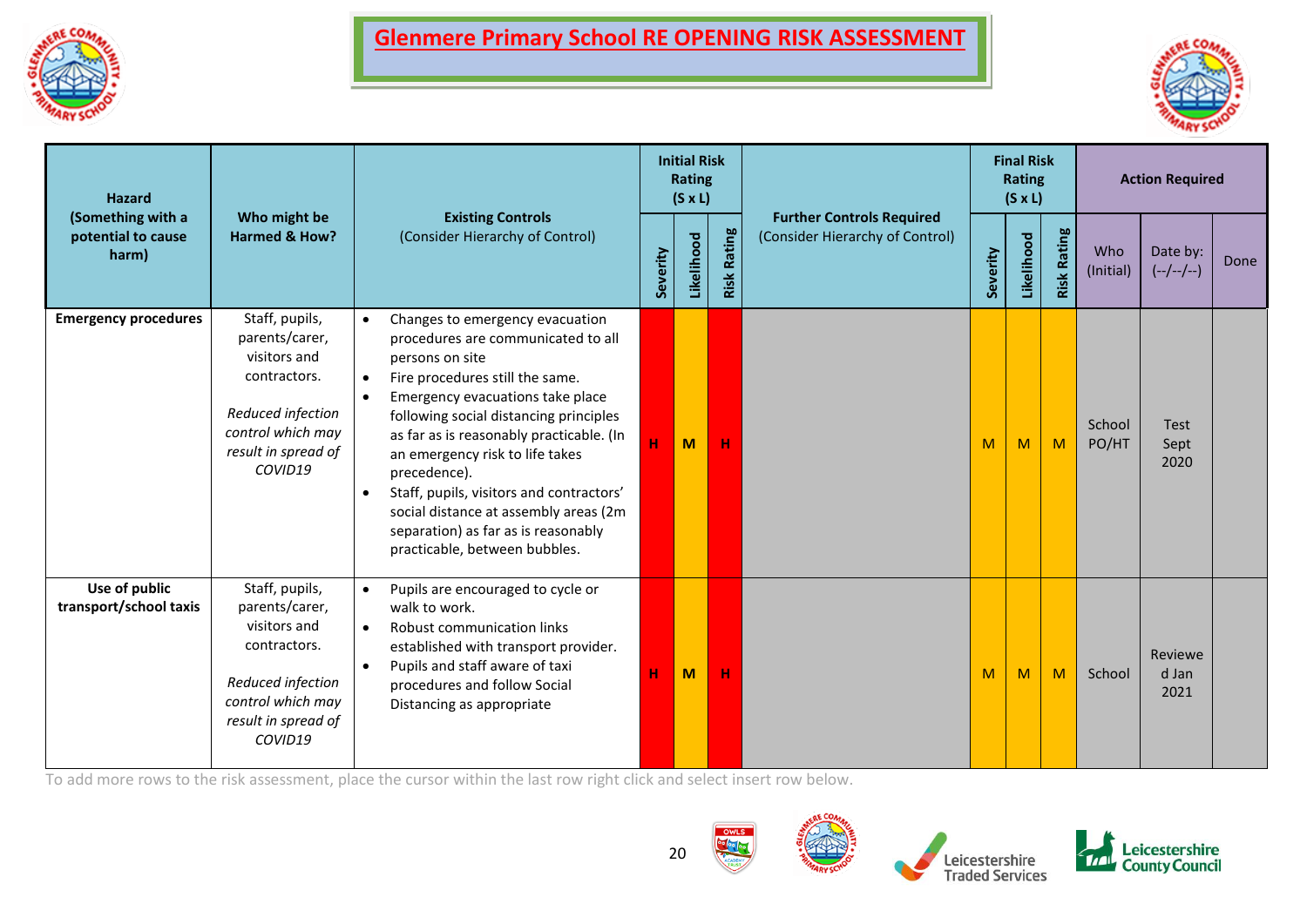



- **source:** [https://www.gov.uk/government/publications/actions-for-educational-and-childcare-settings-to-prepare-for-wider-opening-from-1-june-2020/actions-for](https://www.gov.uk/government/publications/actions-for-educational-and-childcare-settings-to-prepare-for-wider-opening-from-1-june-2020/actions-for-education-and-childcare-settings-to-prepare-for-wider-opening-from-1-june-2020)[education-and-childcare-settings-to-prepare-for-wider-opening-from-1-june-2020](https://www.gov.uk/government/publications/actions-for-educational-and-childcare-settings-to-prepare-for-wider-opening-from-1-june-2020/actions-for-education-and-childcare-settings-to-prepare-for-wider-opening-from-1-june-2020)
- **Hand wash video** <https://www.gov.uk/guidance/coronavirus-covid-19-information-for-the-public>
- Guidance for education and childcare settings on how to implement social distancing [https://www.gov.uk/government/publications/coronavirus-covid-19](https://www.gov.uk/government/publications/coronavirus-covid-19-implementing-social-distancing-in-education-and-childcare-settings/coronavirus-covid-19-implementing-social-distancing-in-education-and-childcare-settings) [implementing-social-distancing-in-education-and-childcare-settings/coronavirus-covid-19-implementing-social-distancing-in-education-and-childcare-settings](https://www.gov.uk/government/publications/coronavirus-covid-19-implementing-social-distancing-in-education-and-childcare-settings/coronavirus-covid-19-implementing-social-distancing-in-education-and-childcare-settings)
- **Guidance on infection prevention and control for COVID-19** <https://www.gov.uk/government/publications/wuhan-novel-coronavirus-infection-prevention-and-control>
- **Managing premises** [https://www.gov.uk/government/publications/managing-school-premises-during-the-coronavirus-outbreak/managing-school-premises-which-are](https://www.gov.uk/government/publications/managing-school-premises-during-the-coronavirus-outbreak/managing-school-premises-which-are-partially-open-during-the-coronavirus-outbreak#other-points-to-consider)[partially-open-during-the-coronavirus-outbreak#other-points-to-consider](https://www.gov.uk/government/publications/managing-school-premises-during-the-coronavirus-outbreak/managing-school-premises-which-are-partially-open-during-the-coronavirus-outbreak#other-points-to-consider)
- **Source NHS:** <https://www.nhs.uk/conditions/coronavirus-covid-19/check-if-you-have-coronavirus-symptoms/>
- **Coronavirus (COVID-19): implementing protective measures in education and childcare settings:** [https://www.gov.uk/government/publications/coronavirus-covid-19](https://www.gov.uk/government/publications/coronavirus-covid-19-implementing-protective-measures-in-education-and-childcare-settings/coronavirus-covid-19-implementing-protective-measures-in-education-and-childcare-settings) [implementing-protective-measures-in-education-and-childcare-settings/coronavirus-covid-19-implementing-protective-measures-in-education-and-childcare-settings](https://www.gov.uk/government/publications/coronavirus-covid-19-implementing-protective-measures-in-education-and-childcare-settings/coronavirus-covid-19-implementing-protective-measures-in-education-and-childcare-settings)
- **COVID-19: cleaning in non-healthcare settings**[: https://www.gov.uk/government/publications/covid-19-decontamination-in-non-healthcare-settings/covid-19](https://www.gov.uk/government/publications/covid-19-decontamination-in-non-healthcare-settings/covid-19-decontamination-in-non-healthcare-settings) [decontamination-in-non-healthcare-settings](https://www.gov.uk/government/publications/covid-19-decontamination-in-non-healthcare-settings/covid-19-decontamination-in-non-healthcare-settings)
- **St. John Ambulance Covid-19: advice for first aiders**:<https://www.sja.org.uk/get-advice/first-aid-advice/covid-19-advice-for-first-aiders/>
- **Conducting a SEND risk assessment during the coronavirus outbreak:** [https://www.gov.uk/government/publications/coronavirus-covid-19-send-risk-assessment](https://www.gov.uk/government/publications/coronavirus-covid-19-send-risk-assessment-guidance/coronavirus-covid-19-send-risk-assessment-guidance)[guidance/coronavirus-covid-19-send-risk-assessment-guidance](https://www.gov.uk/government/publications/coronavirus-covid-19-send-risk-assessment-guidance/coronavirus-covid-19-send-risk-assessment-guidance)
- **HSE. Talking with your workers about preventing coronavirus:** <https://www.hse.gov.uk/news/assets/docs/talking-with-your-workers.pdf>

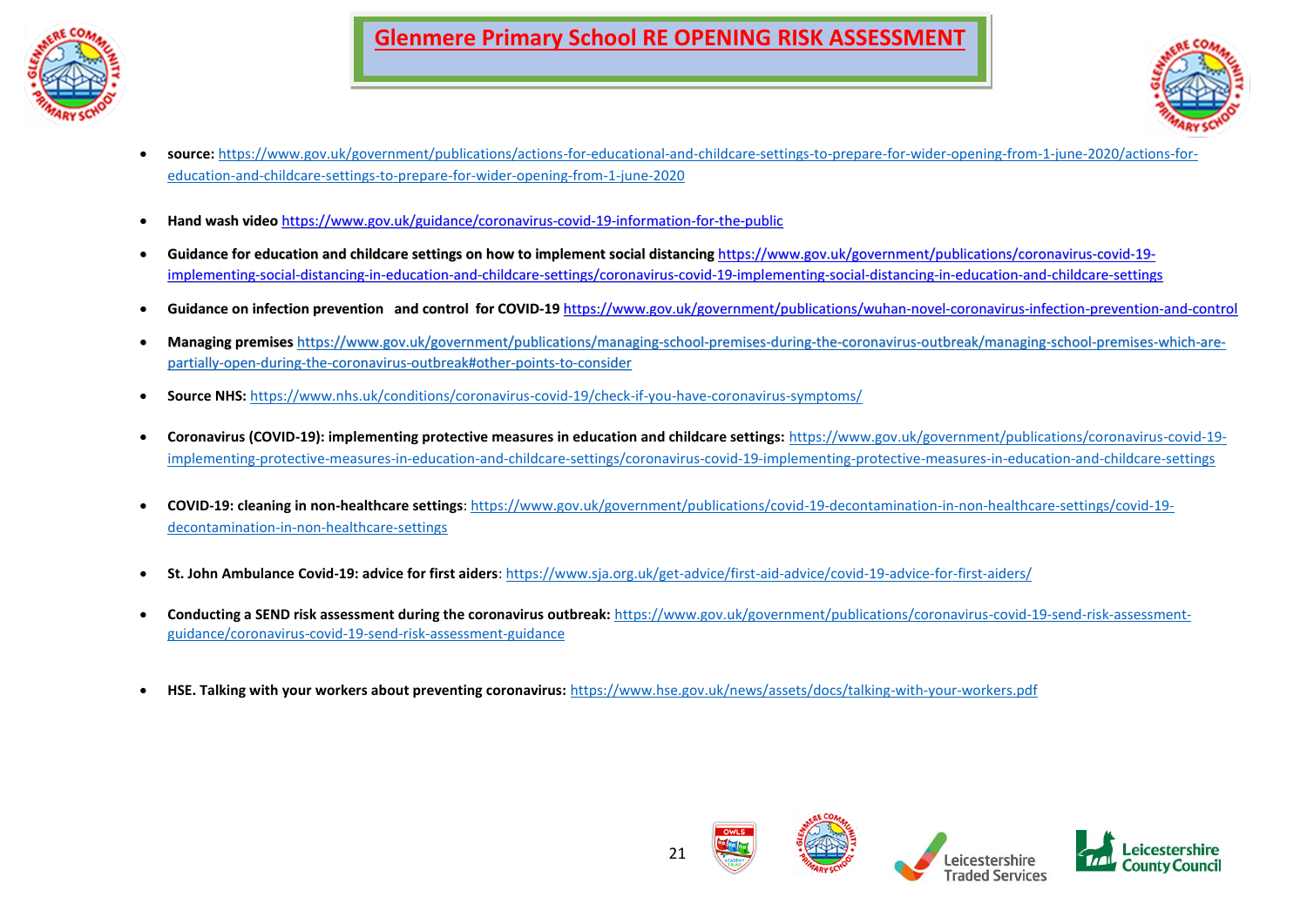



| During this activity, what could go wrong resulting in an<br>emergency situation?                                                                         | Child displays symptoms with CV19<br>Child from teaching group who has been sent home becomes confirmed case.<br>3.<br>Staff becoming ill and self-isolating.                                                                                                                                                                                                                                                                                                                                                                                                                                                                                                                                           |
|-----------------------------------------------------------------------------------------------------------------------------------------------------------|---------------------------------------------------------------------------------------------------------------------------------------------------------------------------------------------------------------------------------------------------------------------------------------------------------------------------------------------------------------------------------------------------------------------------------------------------------------------------------------------------------------------------------------------------------------------------------------------------------------------------------------------------------------------------------------------------------|
| How could this emergency situation be prevented /<br>controlled?                                                                                          | Isolate child until collected.<br>1.<br>All children in that teaching group to be sent home and told to self-isolate for 14 days.<br>2.<br>3.<br>Follow self-isolating guidance, ensure that reporting of illness procedures well understood.                                                                                                                                                                                                                                                                                                                                                                                                                                                           |
| Who should respond to a potential emergency situation and<br>how? Have staff been trained to respond to this emergency<br>situation?                      | Staff to supervise child until collected where 2m rule cannot be implemented PPE to be worn.<br>Make staff aware of guidance in link below, develop guidance on internal monitoring of staff and<br>2.<br>pupils on self-isolation and student attendance recording.<br>Follow guidance: https://www.gov.uk/government/publications/coronavirus-covid-19-implementing-<br>protective-measures-in-education-and-childcare-settings/coronavirus-covid-19-implementing-<br>protective-measures-in-education-and-childcare-settings Consider reallocating staff or capacity of<br>school to remain open. Consult Trust on closure and inform LEA.<br>Contact local health protection team for advice.<br>4. |
| Could any non - routine changes affect the safety<br>arrangements in place for this activity? (E.g. weather,<br>people, equipment etc.) What can be done? |                                                                                                                                                                                                                                                                                                                                                                                                                                                                                                                                                                                                                                                                                                         |

| Risk Assessor (s) Name(s): | Sam Conlon | Risk Assessor(s) Signature (S): |             |                                          |                                             |
|----------------------------|------------|---------------------------------|-------------|------------------------------------------|---------------------------------------------|
|                            |            |                                 |             |                                          |                                             |
|                            |            | 22                              | <b>OWLS</b> | Leicestershire<br><b>Traded Services</b> | Leicestershire<br><b>TAL</b> County Council |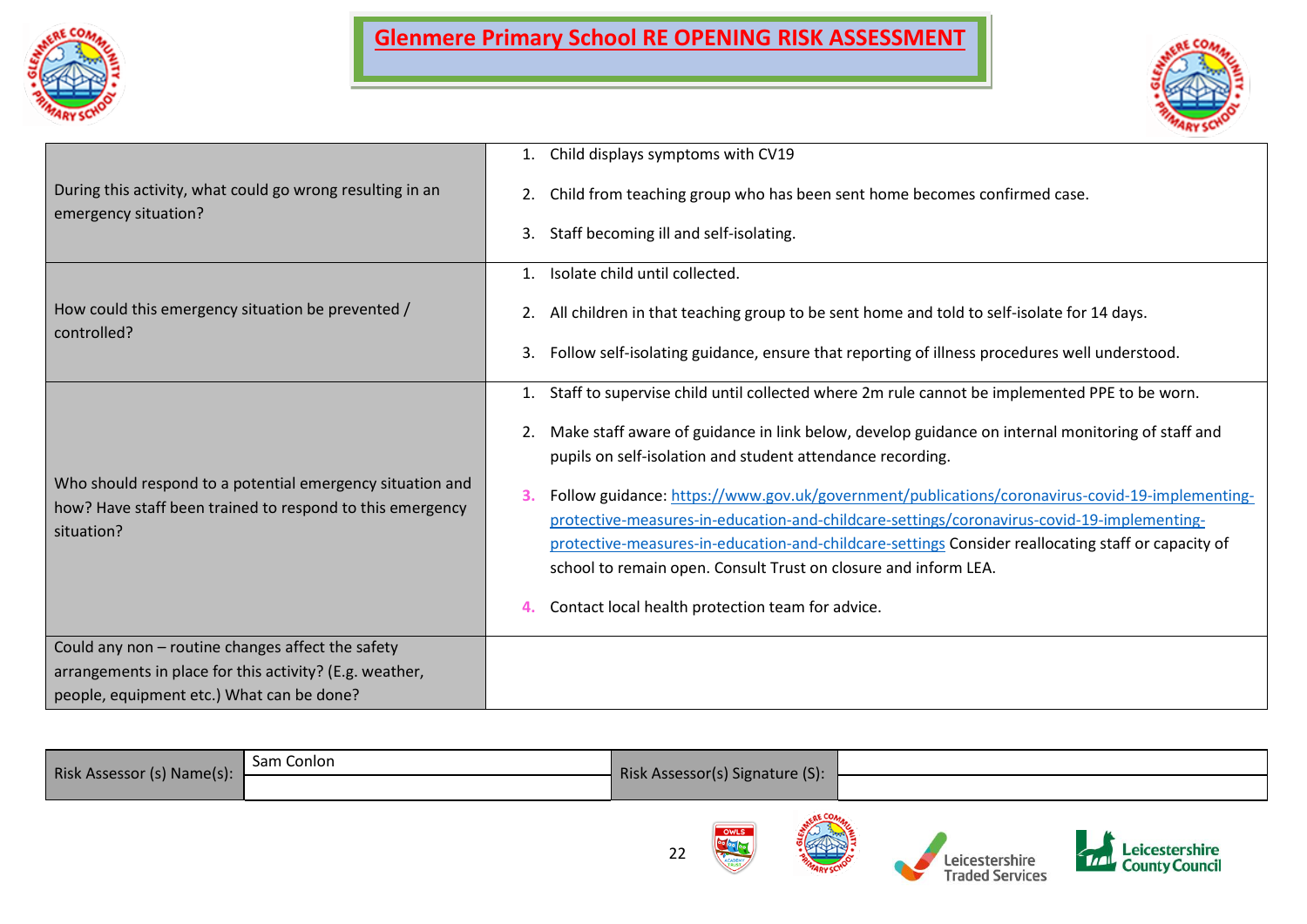



| Authorised By:  |          | Authoriser Signature: |                               | <b>Initial</b> |
|-----------------|----------|-----------------------|-------------------------------|----------------|
| Date Conducted: | OCT 16th | Date of Next Review:  | June 21                       | sc             |
|                 |          | Date of Review:       | May 21                        | sc             |
|                 |          | Date of Review:       | Review whenever more guidance |                |
|                 |          |                       | comes out                     |                |
|                 |          | Date of Review:       | Review after an outbreak      |                |
|                 |          | Date of Review:       |                               |                |

| erity              | High<br>Death, paralysis, long term serious ill health.                                     | <b>Medium</b>                           | <b>High</b>                                     | <b>High</b>                     |
|--------------------|---------------------------------------------------------------------------------------------|-----------------------------------------|-------------------------------------------------|---------------------------------|
| ential Seve<br>O). | <b>Medium</b><br>An injury requiring further medical assistance or is a<br>RIDDOR incident. | Low                                     | <b>Medium</b>                                   | <b>High</b>                     |
| <b>Pote</b>        | Low<br>Minor injuries not resulting in any first aid or absence<br>from work.               | Low                                     | Low                                             | <b>Medium</b>                   |
|                    |                                                                                             | Low<br>The event is unlikely to happen. | <b>Medium</b><br>It is fairly likely to happen. | High<br>It is likely to happen. |
|                    |                                                                                             |                                         | <b>Likelihood of Harm Occurring</b>             |                                 |